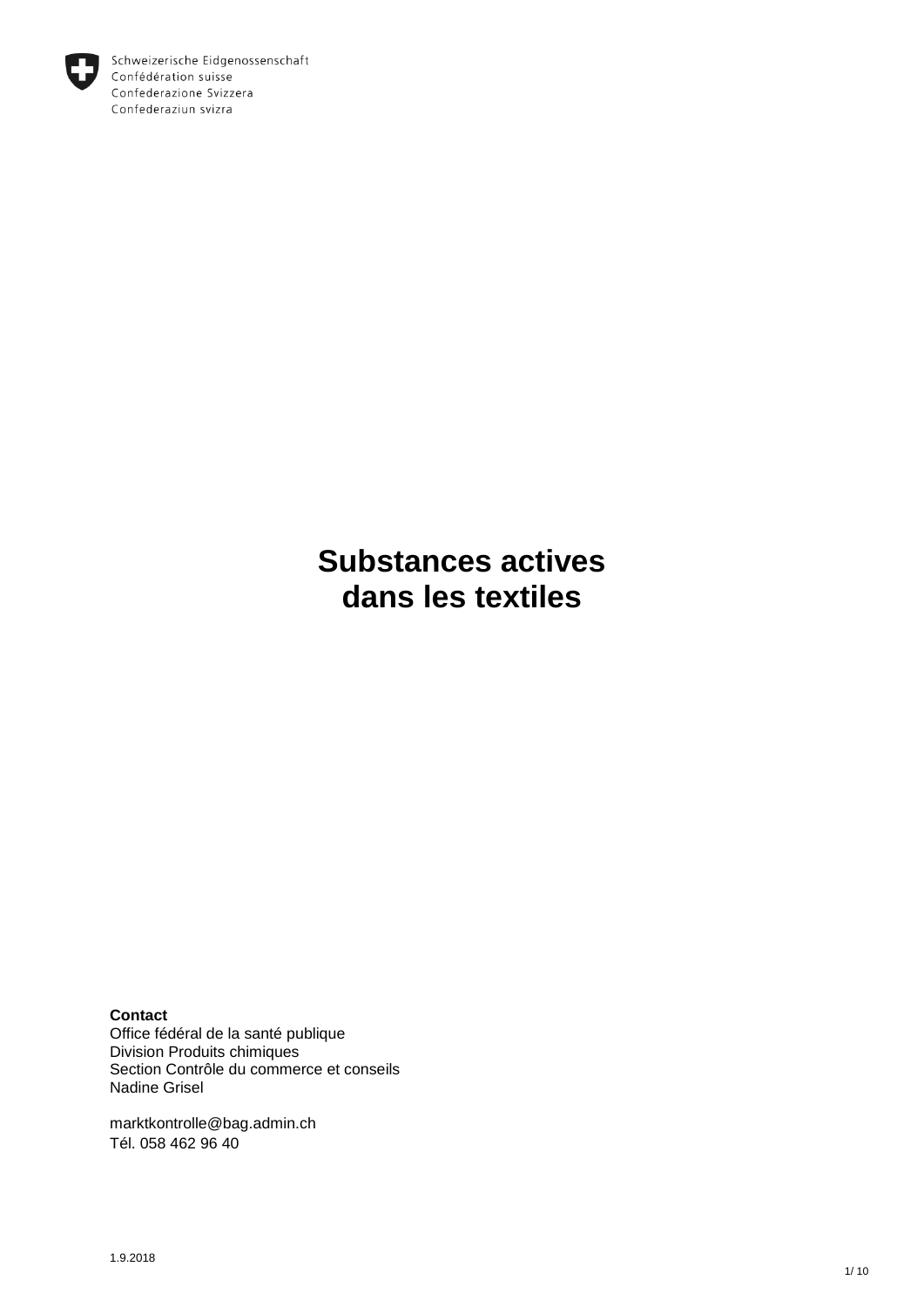#### Table des matières

| <b>Synthèse</b>   |                                                  | $\mathbf 2$ |
|-------------------|--------------------------------------------------|-------------|
| <b>Summary</b>    |                                                  | 5           |
| 1                 | Contexte et problématique                        | 8           |
| $\mathbf{2}$      | Législation                                      | 8           |
| 3                 | Objectifs, concept et déroulement de la campagne | 8           |
| 3.1<br>3.2<br>3.3 |                                                  |             |
| 4                 | Résultats et discussions                         | 9           |
| 4.1<br>4.2        |                                                  | .10         |
| 5                 | Evaluation générale / discussion                 | 17          |
| 6                 | <b>Conclusions</b>                               | 20          |
| 7                 | <b>Références</b>                                | 20          |
| 7.1               |                                                  | 20          |
| 8                 | <b>Remerciements</b>                             | 20          |

# <span id="page-1-0"></span>**Synthèse**

Avec l'entrée en vigueur de l'ordonnance sur les produits biocides (OPBio) révisée le 15 juillet 2014, les dispositions réglant la mise sur le marché d'articles traités s'appliquent aux textiles traités avec des biocides. En effet, de plus en plus de textiles sont vendus comme ayant des propriétés particulières telles que lutter contre la formation de mauvaises odeurs, protéger des mites et des attaques fongiques. Jusqu'au 28 février 2017, les articles pouvaient être mis sur le marché indépendamment des substances actives utilisées pour le traitement. Ce délai transitoire est dépassé, cela signifie que le traitement des articles ne pourra plus qu'être réalisé avec des substances actives biocides approuvées ou notifiées<sup>1</sup> par l'Union européenne et la Suisse.

Pour avoir un aperçu des substances utilisées pour le traitement des textiles, 24 pièces ont été prélevées ou achetées dans le commerce. Les allégations biocides ainsi que les déclarations des substances actives sur les étiquettes ont été examinées. Puis, des analyses ont été effectuées pour rechercher 9 substances actives et 3 éléments chimiques utilisés dans le traitement des textiles. Dans ce projet les allégations et la déclaration des substances actives ont été vérifiées, mais les autres dispositions d'étiquetage n'ont pas été prises en compte.

Les résultats de la campagne montrent que pour deux tiers des textiles (n=16), une allégation biocide était effectuée. Les substances actives devraient donc être déclarées sur l'étiquette de ces textiles (art. 31*a* OPBio/art. 58 RPB). Pour les huit textiles sans allégation biocide, une déclaration des substances actives est nécessaire si les conditions associées à l'approbation des substances actives l'exigent. D'après nos analyses, ces textiles sans allégation biocide sont conformes à la législation sur la mise sur le marché d'articles traités (OPBio/RPB) (représentation graphique, voir figure 1).

<sup>1</sup> <sup>1</sup> Y compris inclues, les substances pour lesquelles un dossier a été déposé jusqu' au 1<sup>er</sup> septembre 2016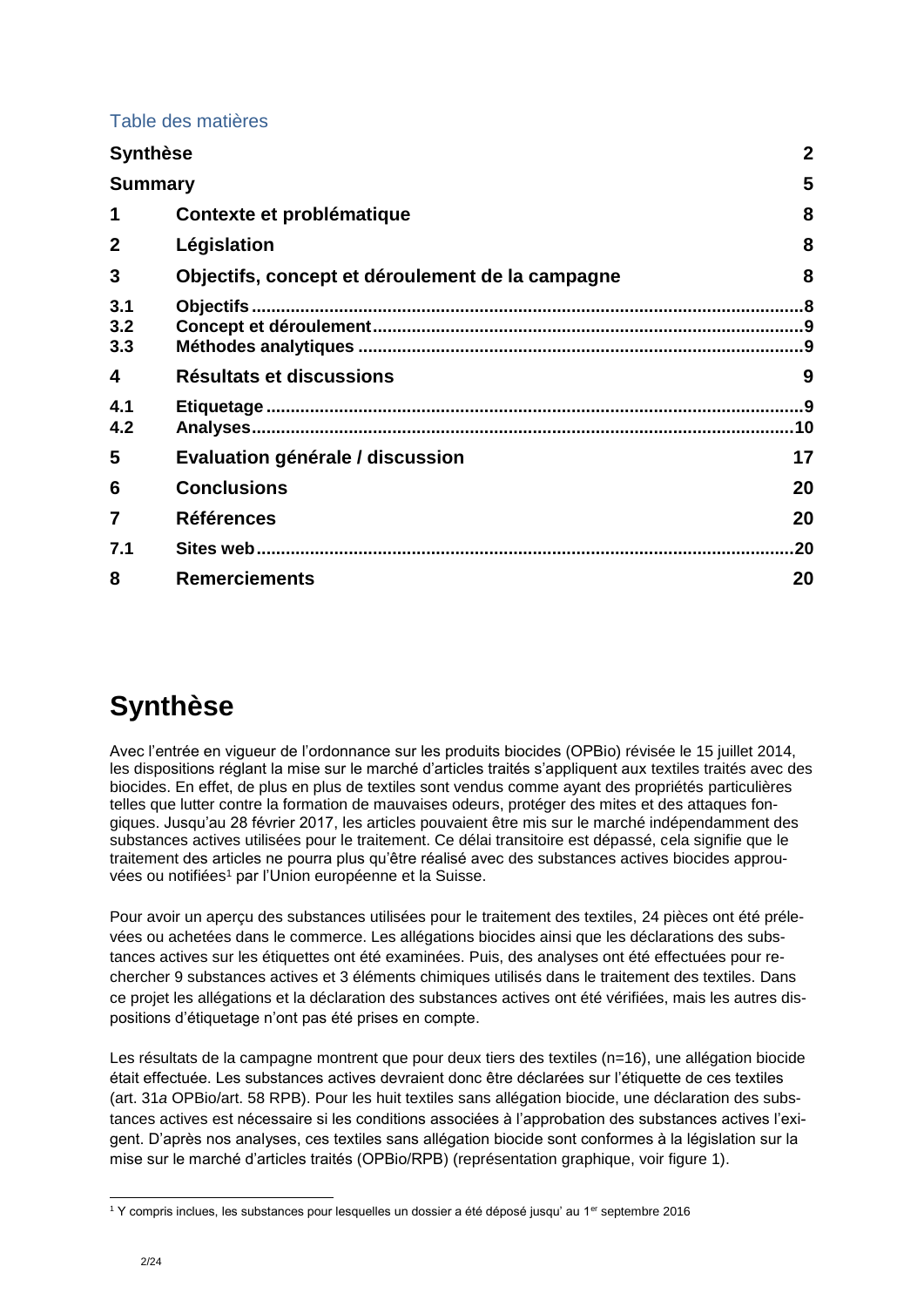La déclaration des substances actives sur l'étiquetage des textiles avec allégation biocide laisse fortement à désirer. Elle figurait sur l'étiquette de cinq articles alors qu'elle était nécessaire sur l'étiquetage de tous les articles pour lesquels des propriétés biocides étaient vantées (n=16).

D'après nos analyses, 13 textiles avec allégation biocide étaient traités avec des substances actives. L'utilisation des éléments ou des substances actives détectées dans les textiles était légale pour les types de produits utilisés dans le domaine du traitement des textiles. Les analyses ont détectées la présence de cuivre dans deux textiles. La provenance et l'usage du cuivre ne peuvent pas être confirmés. Il peut aussi bien être utilisé comme substance active biocide qu'être contenu dans des teintures ou des pigments. Nous atteignons ici les limites de l'application des dispositions de la législation sur les produits biocides. Ce thème n'est pas abordé dans ce rapport.

Seuls pour deux des 16 textiles avec allégation biocide, la déclaration de la substance active correspondait aux résultats des analyses. Pour trois des textiles, la conformité de la déclaration des substances actives a été évaluée comme étant partielle : (1) la substance active déclarée ne faisait pas partie du programme d'analyse (pyrithione de zinc) ou (2) la nature de la substance active n'a pas pu être déterminée (cuivre ; pour deux textiles).

#### **Bilan**

- Les huit textiles sans allégation biocide sont mis sur le marché conformément à la législation sur les articles traités (OPBio/RPB).
- D'après nos analyses, sur 16 textiles avec allégation biocide, seuls deux étaient conformes à la législation sur les articles traités. Pour deux autres textiles, les analyses n'ont pas été complètes et nous n'avons pas pu vérifier les substances actives déclarées. La conformité de ces deux textiles a été déterminée comme incertaine. Quant aux 12 textiles restant, ils n'ont pas été mis sur le marché conformément à la législation sur les articles traités (OPBio/RPB), principalement pour cause de non déclaration des substances actives utilisées pour traiter les textiles.
- Dans la figue 1, une vue d'ensemble des résultats du projet est présentée.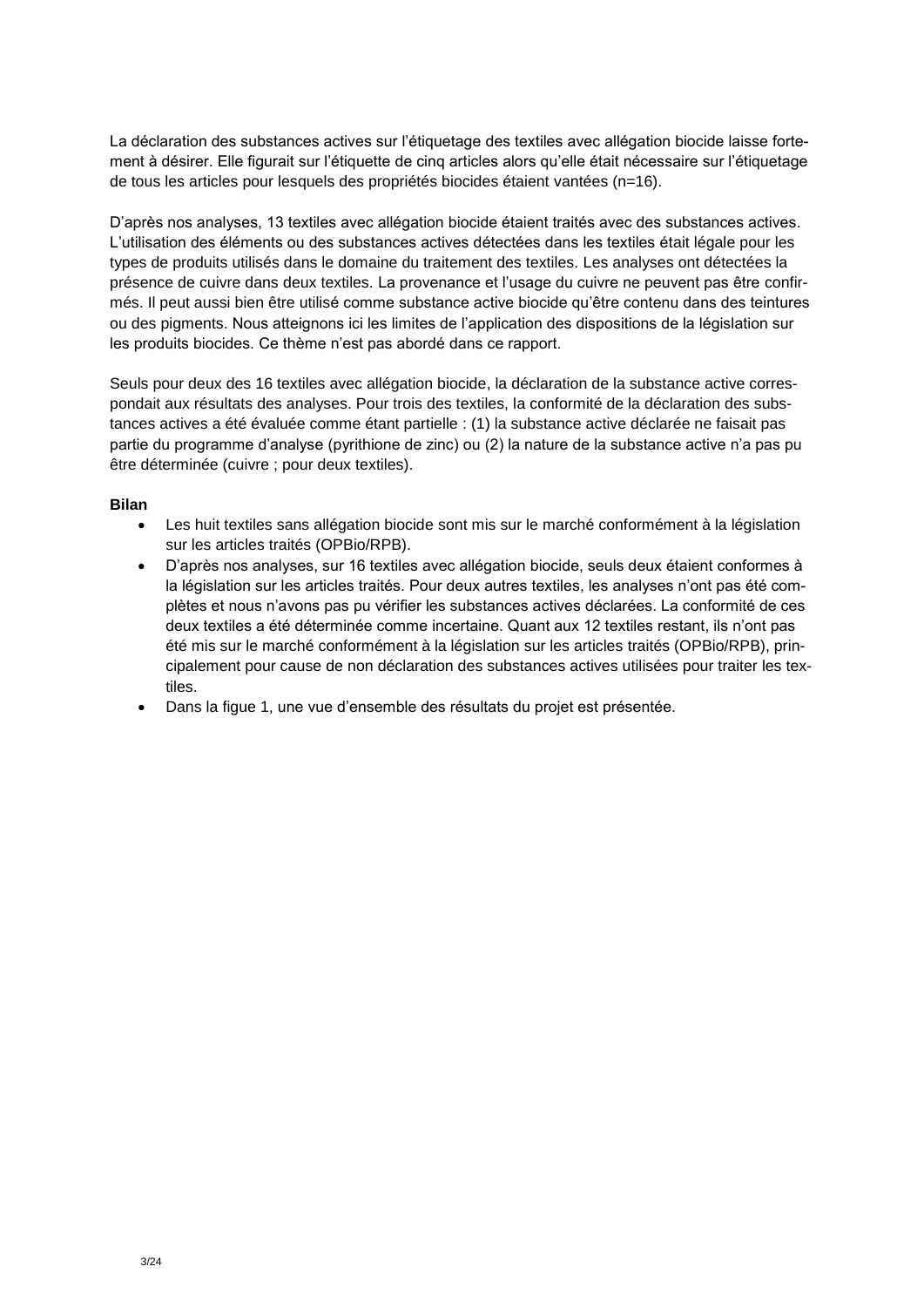

Figure 1. Résumé des résultats (n=24).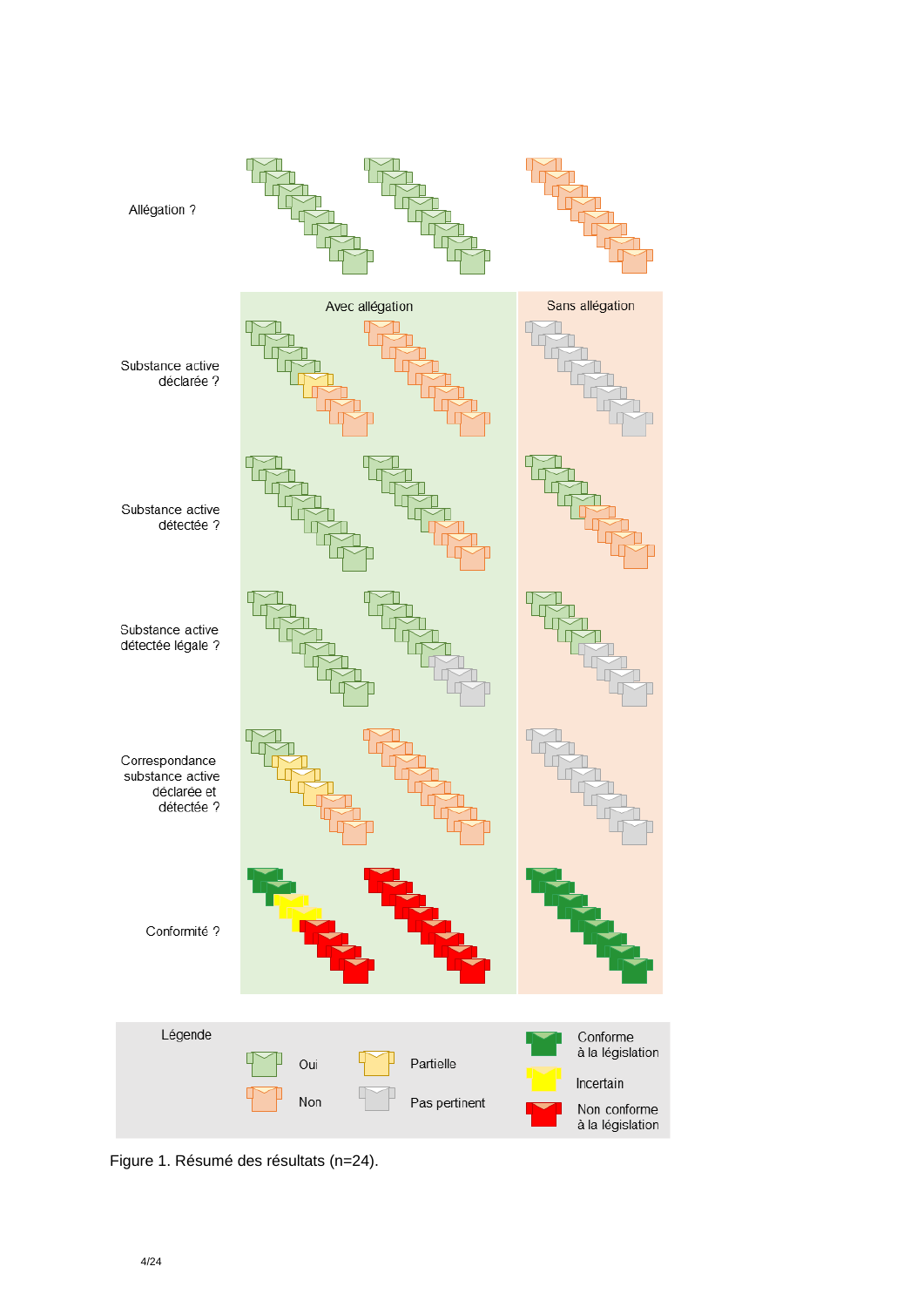# <span id="page-4-0"></span>**Summary**

With the entry into force of the revised Ordinance on Biocidal Products (OBP) on 15 July 2014 the provisions relating to placing treated articles on the market also apply to textiles treated with biocides. More and more clothes are offered for sale with claims of special properties, such as combatting odour development, protection against moths or fungal attack. Up to 28 February 2017 articles could be placed on the market independently of the active substances used for the treatment. This transitional period has now expired; consequently, articles may only be treated with biocidal active substances that are approved or have been notified<sup>2</sup> in the European Union and Switzerland.

In order to obtain an overview of the active substances employed for treating textiles 24 items of clothing were collected or bought in shops. Claims for biocidal properties and information on the active substances were examined on the labels. Analyses were then carried out for 9 active substances and 3 chemical elements that are used for treating textiles. In this project only claims for the treated articles and the correct declaration of the biocidal active substances were checked; other labelling regulations were not taken into account.

The results of the campaign show that biocidal properties were claimed for two thirds of the textiles (n=16). Accordingly, for these textiles the active substance should have been declared on the label (Art. 31 *a* OBP / Art. 58 BPR). For the eight textiles without claims of biocidal properties the details of active substances are then only required if the conditions of the approval of the active substance stipulate this. From our analyses these textiles without claims of biocidal properties are in conformity with the provisions of OBP/BPR relating to the placing on the market of treated articles (for a graphic representation see Figure 1a).

For textiles with claims of biocidal properties the declaration of the active substances on the label leaves much to be desired. Only five articles had the information on the label, although all the articles that claimed biocidal properties (n=16) required this on the label.

According to our analyses 13 items of clothing with claimed biocidal properties had been treated with active substances. The use of the detected elements or active substances in the textiles complied with the relevant laws for the types of product used in the area of treated articles. Copper was detected analytically in two items of clothing. However, the origin and the purpose of the copper could not be substantiated. It may have been added for biocidal purposes or may also have been comprised in dyes or pigments. Here, the limits of enforceability of the provisions of the biocidal law appear, which are not the subject of this report.

The declaration of the active substances used was consistent with the analytical results in only two of the 16 items of clothing with claimed biocidal properties. In three of the items of clothing the information on the active substances was considered to be only partly in conformity with the relevant laws, because (1) the declared active substance was not contained in the analytical programme (zinc pyrithione) or (2) the nature of the active substance could not be determined (copper; in two items of clothing).

#### **Conclusions**

- The eight items of clothing without claims of biocidal properties have been placed on the market in conformity with the provisions of laws on treated articles (OBP/BPR).
- In contrast, for the 16 items of clothing claimed to have biocidal properties, only two were in conformity with the provisions for placing treated articles on the market. For two other items of clothing this is questionable, as the analyses were either not complete or the declared active substances could not be identified analytically. The conformity of these two items of clothing

<sup>1</sup> <sup>2</sup> These include biocidal active substances for which a dossier was submitted up to 1.9.2016.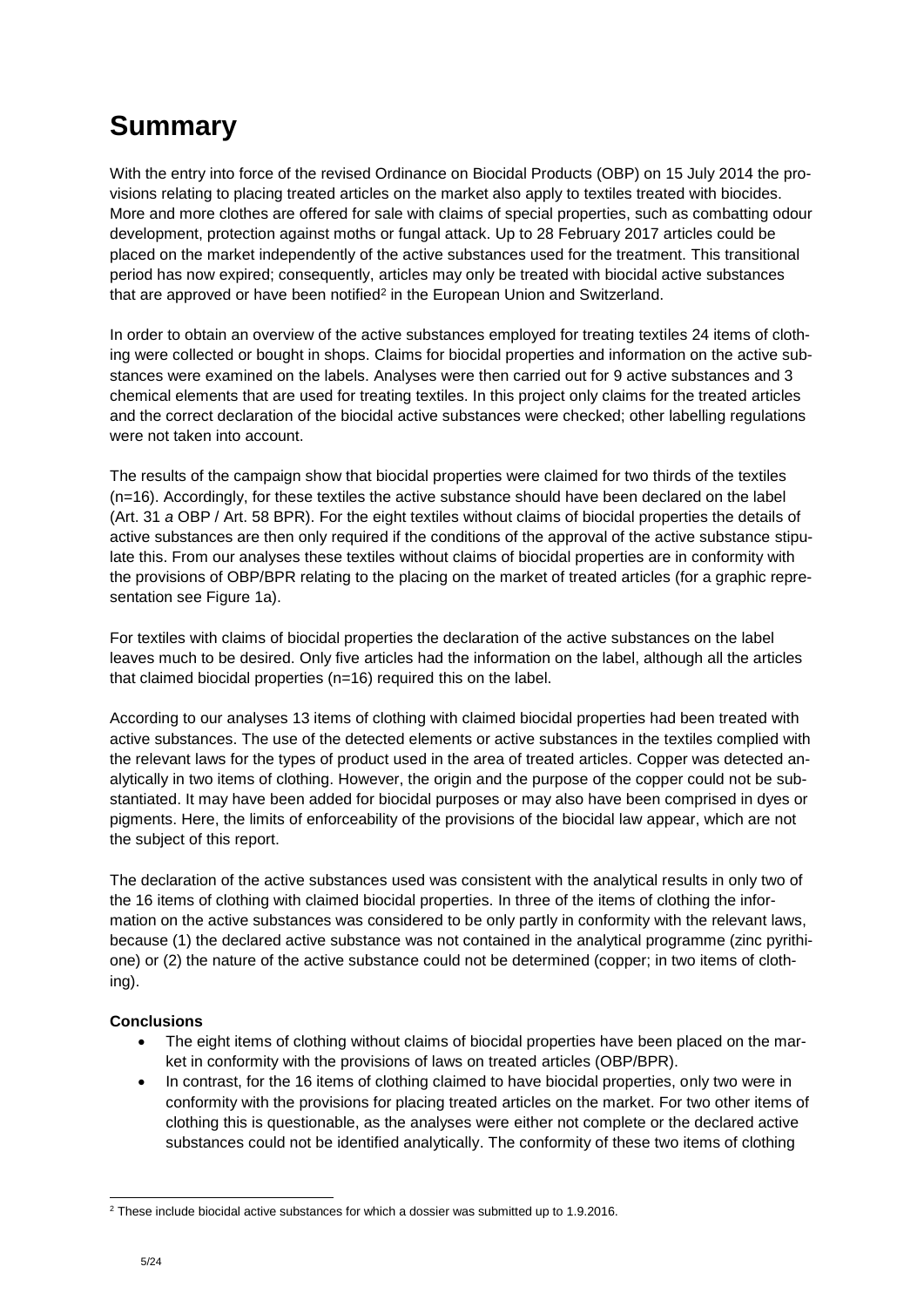was not certain. In regard to the other 12 textiles, they were not placed on the market in conformity with the legislation pursuant to the provisions on treated articles (OBP/BPR), mainly due to the absence of a declaration of the biocidal active substances used.

An overview of the results of the project is presented in Figure 1a.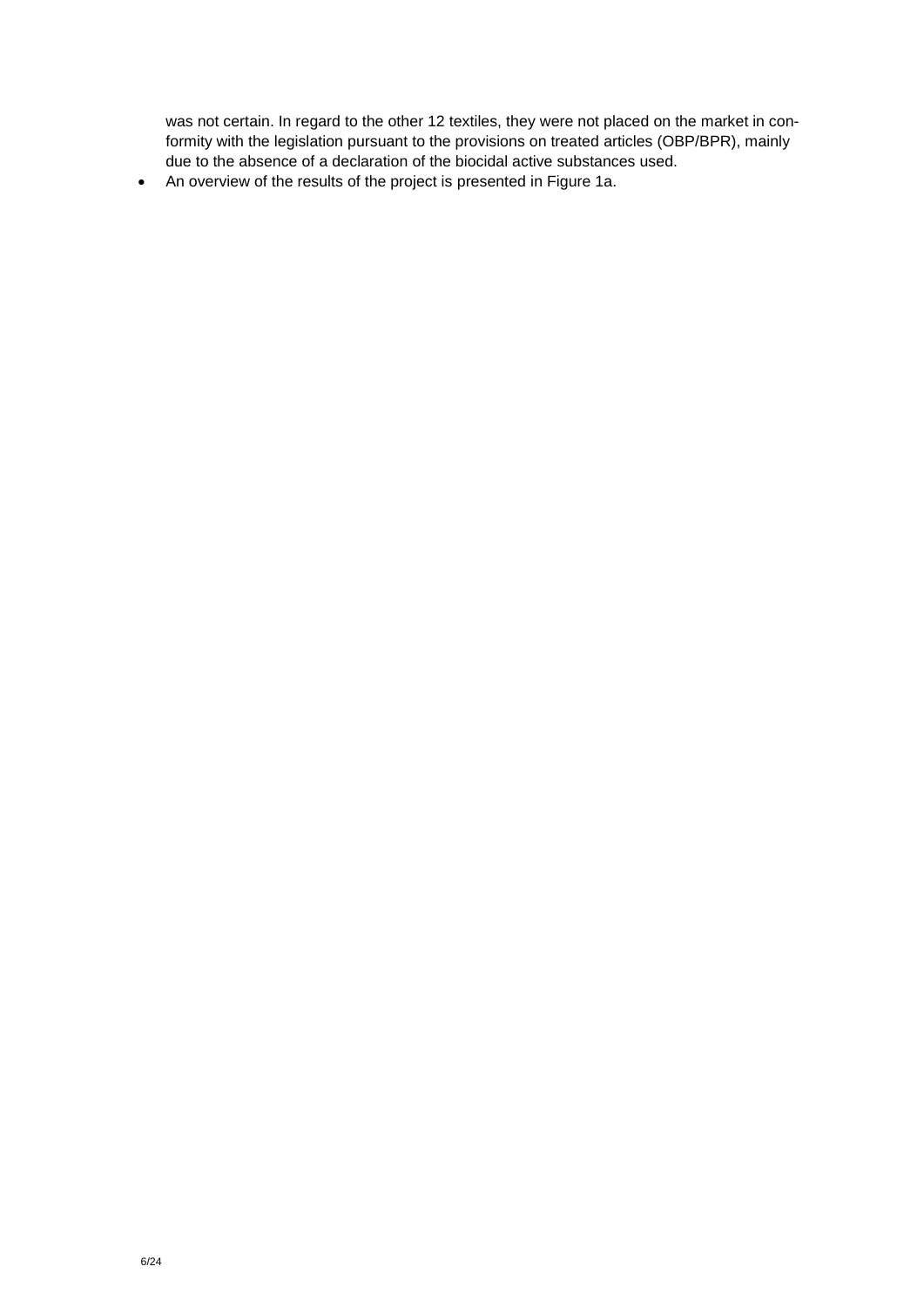

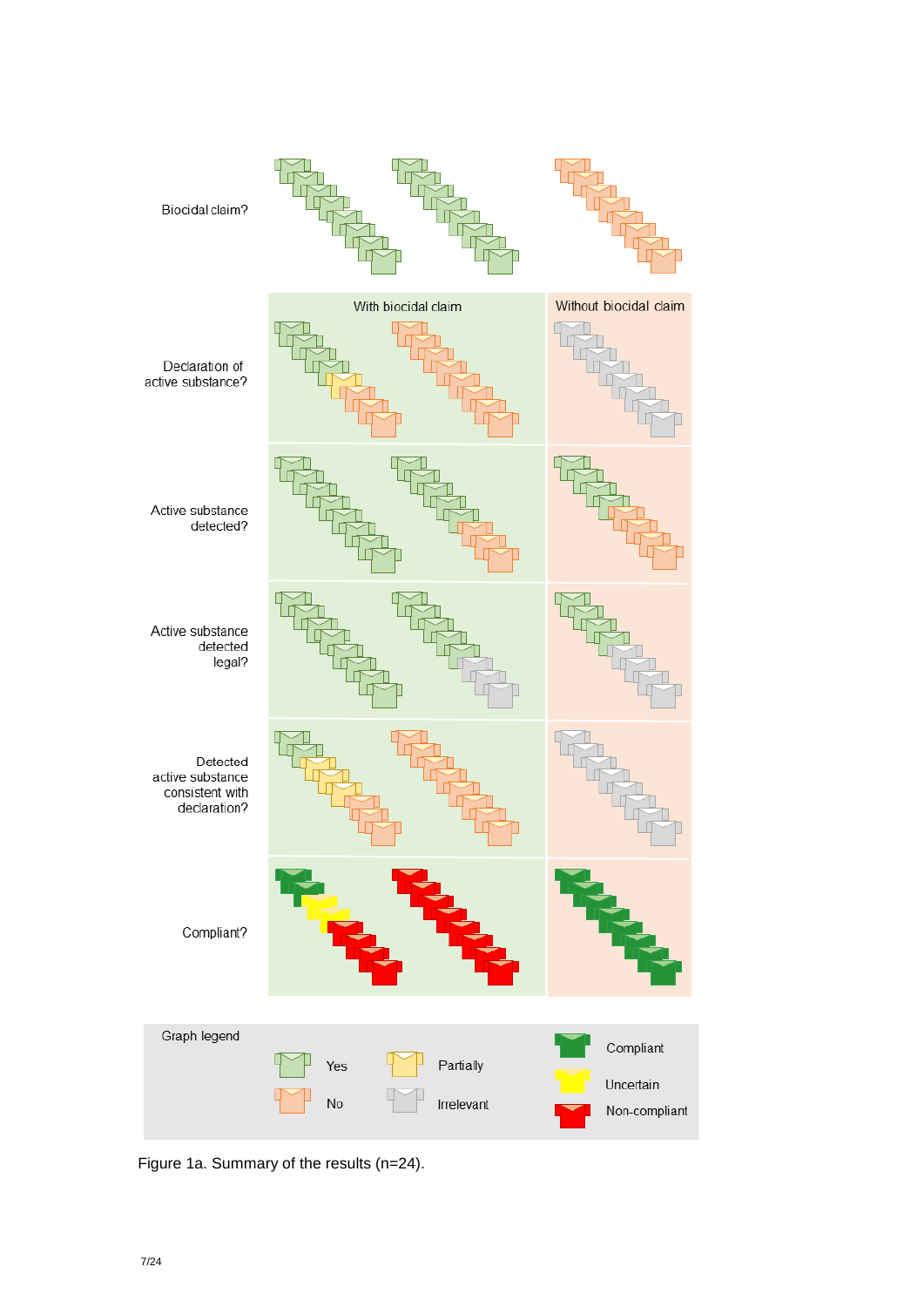# <span id="page-7-0"></span>**1 Contexte et problématique**

Dès le 1<sup>er</sup> mars 2017, la réglementation de l'utilisation de substances actives pour le traitement d'articles est plus stricte (art. 62*c* [OPBio/](https://www.admin.ch/opc/fr/classified-compilation/20021524/index.html#a62c)[art. 94 RPB\)](https://echa.europa.eu/fr/regulations/biocidal-products-regulation/legislation). En effet, les substances qui ne sont pas inclues dans le programme d'examen ou qui n'ont pas été approuvées par l'UE et la Suisse ne peuvent plus être utilisées.

Cependant, certaines dispositions transitoires pour le traitement d'articles avec des substances actives sont encore valables. C'est pour cette raison que, bien que la date butoir du 28 février 2017 soit dépassée, certaines substances actives non-approuvées peuvent encore être incorporées dans les articles.

Selon l'art. 62*c* OPBio (art. 94 RPB), les articles traités peuvent être mis sur le marché ultérieurement au 1er mars 2017, si :

- la substance active utilisée a été approuvée pour le type de produit concerné, ou
- la substance active utilisée est listée, pour le type de produit concerné, à l'annexe II, partie 1, du règlement UE n°1062/2014 et qu'elle ne fait pas l'objet d'une décision de non-approbation, ou
- une demande d'approbation de la substance active pour le produit concerné a déjà été déposée ou le sera jusqu'au 1<sup>er</sup> septembre 2016 au plus tard.

Au cas où une décision de ne pas approuver la substance active en question est prise après le 1<sup>er</sup> septembre 2016, les articles traités peuvent encore être mis sur le marché pendant 180 jours après cette décision.

Veuillez noter qu'aucune mesure transitoire n'est prévue pour les articles traités soumis à étiquetage, celui-ci devant être conforme au règlement depuis le 1er septembre 2013.

Pour le traitement des textiles, les types de produits (TP) suivants sont principalement concernés :

- TP2 (effet désinfectant)
- TP6 (protection des produits pendant le stockage)
- TP9 (produits de protection des fibres, du cuir, du caoutchouc et des matériaux polymérisés)
- TP18 (insecticides),
- <span id="page-7-1"></span>TP19 (répulsifs et appâts).

# **2 Législation**

#### **Au niveau suisse :**

Ordonnance sur les produits biocides (OPBio, RS 813.12) ; plus particulièrement les art. 31, 31*a* [et 31](https://www.admin.ch/opc/fr/classified-compilation/20021524/index.html#a31)*b* et [62](https://www.admin.ch/opc/fr/classified-compilation/20021524/index.html#a62c)*c*.

#### **Au niveau européen :**

Règlement sur les produits biocides (R (UE) n°528/2012) ; RBP ; plus particulièrement les art. [58 et 94.](https://echa.europa.eu/fr/regulations/biocidal-products-regulation/legislation)

# <span id="page-7-2"></span>**3 Objectifs, concept et déroulement de la campagne**

## <span id="page-7-3"></span>**3.1 Objectifs**

Les objectifs principaux sont de :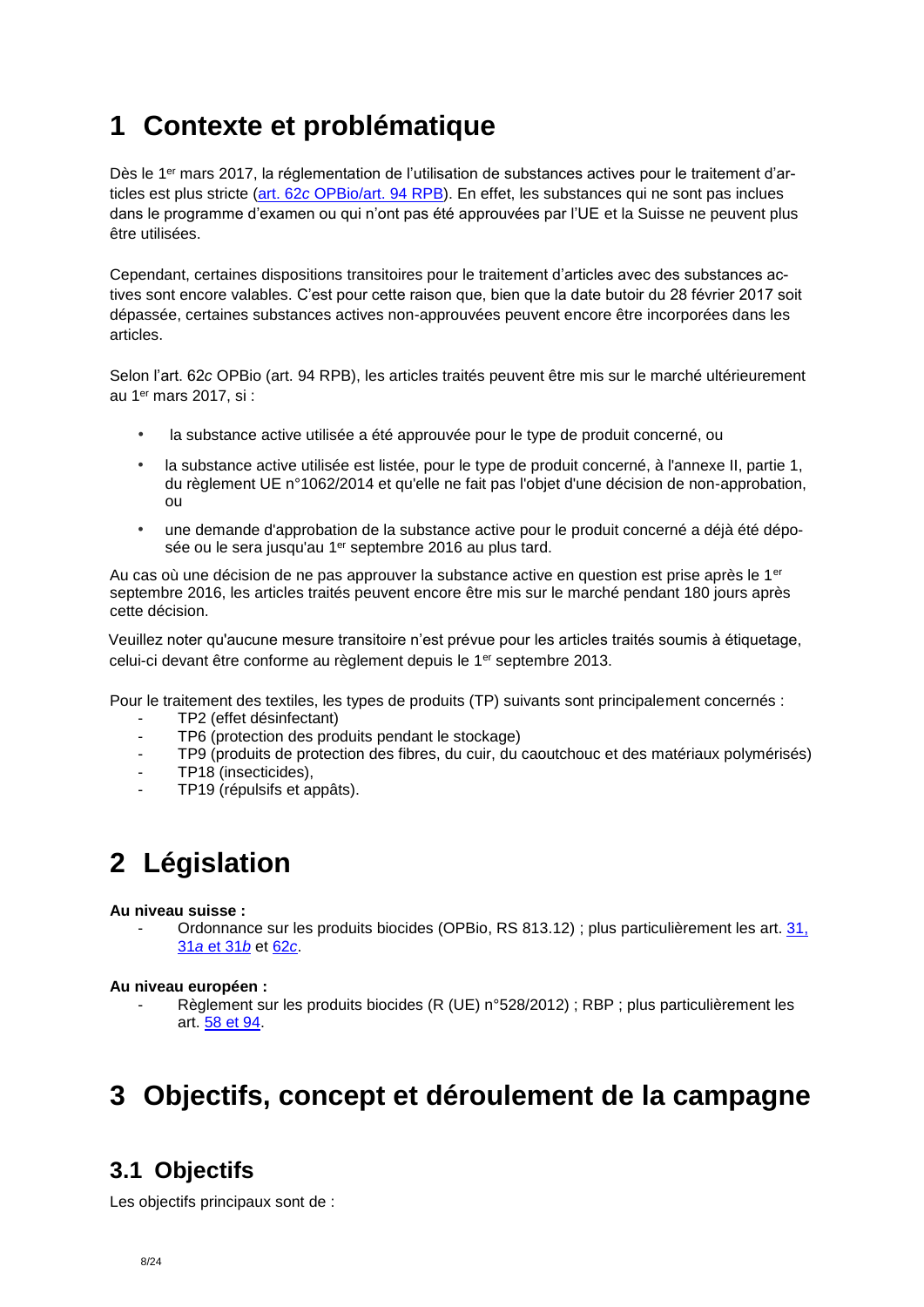- Obtenir un aperçu des substances actives utilisées dans le traitement des textiles.
- Vérifier si les substances actives utilisées sont conformes à la législation (OPBio/RPB).
- Vérifier si l'étiquetage (allégation et déclaration des substances actives) des articles traités est conforme à la législation (art. 31*a* OPBio/art. 58 RPB).

## <span id="page-8-0"></span>**3.2 Concept et déroulement**

L'OFSP a vérifié la présence de 9 substances actives et 3 éléments chimiques (cf table annexe I) dans des textiles. Les services cantonaux des produits chimiques de Bâle-Ville (BS) et Zürich (ZH) ont acheté ou prélevé 24 textiles dans différentes enseignes (annexe II). Le laboratoire de la Direction générale des douanes a analysé les substances actives. Les métaux ont été analysés par une entreprise externe.

<span id="page-8-1"></span>De plus, les allégations biocides ainsi que les déclarations des substances actives sur les étiquettes des textiles ont été contrôlées.

## **3.3 Méthodes analytiques**

#### Méthode LC-MS :

Les analyses de cyperméthrine, perméthrine, pyréthrine II, triclosan, chlorométhylisothiazolinone (CIT) et de méthylisothiazolinone (MIT) ont été effectuées par LC-MS (chromatographie liquide couplée à la spectrométrie de masse). Les parties des échantillons les plus susceptibles de contenir des substances actives biocides (par exemple sous les aisselles pour les T-shirt) ont été prélevées, puis découpées en petits morceaux (0.5-2.0 cm<sup>2</sup>) et extraites au méthanol par la méthode Soxhlet. La solution de mesure fut obtenue après concentration de l'extrait, puis dilution dans du méthanol contenant 0.1% d'acide formique.

#### Méthode GC-MS :

Les analyses de triclosan, 2-chlorophénol et de pentachlorophénol ont été effectuées par GC-MS (chromatographie en phase gazeuse couplée à la spectrométrie de masse). Le prélèvement de l'échantillon fut identique que celui effectué pour l'analyse par LC-MS ; par contre, l'échantillon (additionné d'un standard interne) fut extrait par ultrasons avec de l'acétone (20 minutes). La solution de mesure fut obtenue après concentration de l'extrait (40 ml) puis reprise dans l'acétone (env. 1.25 ml). L'injection de la solution de mesure a été effectuée au moyen d'un injecteur DMI (Dirty Matrix Injector).

#### Méthode ICP-OES :

Les analyses du Cu, Sn et de l'Ag ont été effectuées par ICP-OES (spectroscopie d'émission optique/plasma couplé par induction). Cette technique permet de mesurer quantitativement la teneur en éléments d'un matériau, mais pas de leur provenance. Cela ne permet pas de savoir la nature des éléments (Cu, Sn, Ag), et donc de distinguer, par exemple, le Cuivre (cas 7440-20-8) du Sulfate de cuivre pentahydraté (cas 7758-99-8) ou du Zéolithe de cuivre (cas 130328-19-7).

## <span id="page-8-2"></span>**4 Résultats et discussions**

<span id="page-8-3"></span>Deux cantons ont participé à ce sondage du marché (BS, et ZH). Vingt-quatre articles ont été contrôlés.

### **4.1 Etiquetage**

Selon l'art. 31*a*, al. 1 let. a OPBio (art. 58 (3) RPB), un article traité doit être étiqueté si une mention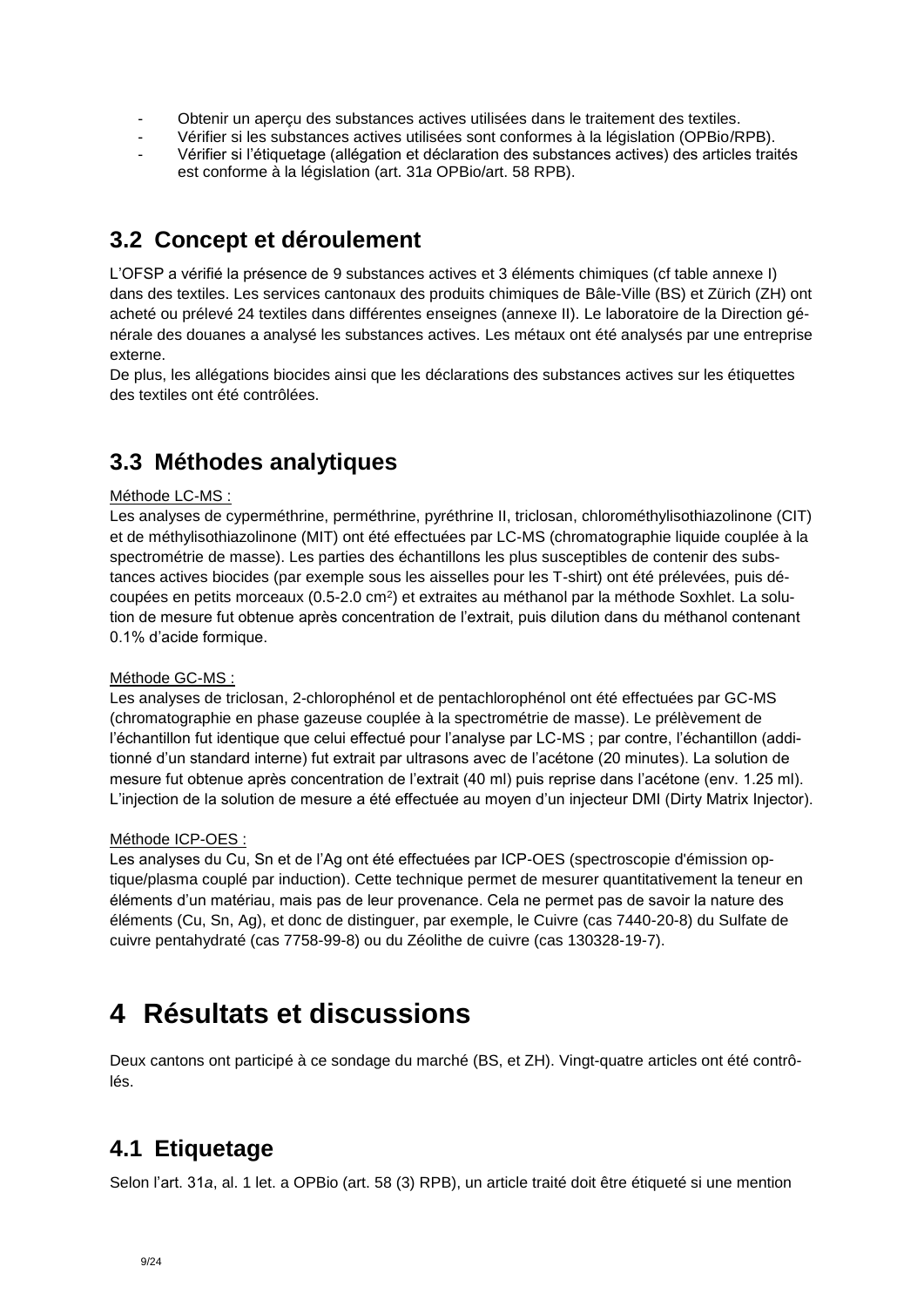sur les propriétés biocides qui lui sont attribuées est faite ou si les conditions associées à l'approbation des substances actives l'exigent. Les articles traités qui ne tombent pas sous ces définitions peuvent donc être mis sur le marché sans être étiqueté.



Figure 2. Textiles avec allégation des propriétés biocides en % (n=24).

Une allégation biocide revendiquant pour la plupart des propriétés antibactériennes, anti-odeurs, antifongiques figurait sur 67% (16) des textiles contrôlés (figure 2). Pour 4 des 16 textiles, une substance active ou le produit biocide était déclaré sur l'étiquette. Dans un cas, la déclaration était uniquement faite sur le site de la marque.

## <span id="page-9-0"></span>**4.2 Analyses**

Le programme d'analyses comprenait 9 substances ainsi que les 3 éléments listées dans la table de l'annexe 1. Les 24 textiles contrôlés étaient de différentes marques et ont été prélevés ou achetés par les services cantonaux des produits chimiques de BS et ZH.

Les résultats de toutes les analyses sont présentés dans l'annexe 2. Quant à la figure 3, elle présente quelles substances actives ou éléments ont été détectés dans les textiles. La perméthrine (5), la cyperméthrine (5), l'argent (4) et le benzisothiazolinone (BIT, 4) sont les substances les plus fréquemment retrouvés dans les échantillons analysés.

Les concentrations de cyperméthrine détectés dans les textiles sont > 1 ppm.

D'après nos analyses, aucun des textiles ne contenait les substances interdites dans le traitement des textiles qui sont le triclosan, le 2-chlorophenol et le pentachlorophénol. La pyréthrine II n'a pas non plus été détectée. La pyréthrine est notifiée pour les types de produits (TP) 18 et 19. Elle pourrait donc encore être utilisée comme insecticide ou répulsif.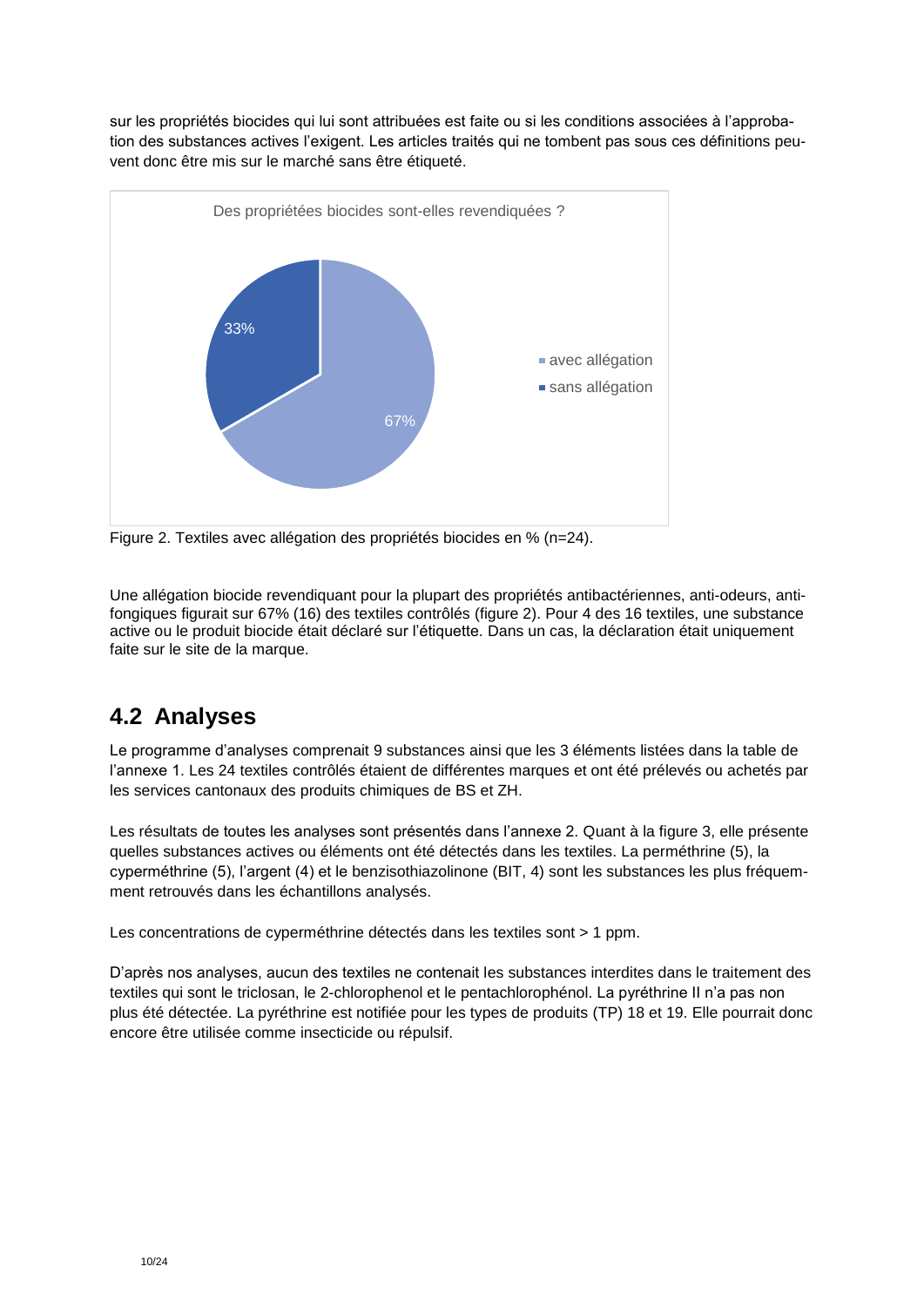

Figure 3. Présentation du nombre de substances actives et d'éléments mesurés dans les textiles.

Pour la description des résultats, les textiles vendus sans et avec allégations biocides ont été séparés.

#### **Textiles sans allégation biocide (n=8)**

Les textiles sans allégation étaient tous des T-shirts dont deux vendus spécifiquement pour les utiliser durant des activités sportives.

Les substances actives mesurées dans les t-shirts sont présentées dans la table 1. Dans 4 des textiles, **aucune des substances** analysées n'a été détectée (voir aussi figure 4).

| <b>Textiles</b>      | BIT <sup>3</sup>  | MIT <sup>4</sup>  | Cyperméthrine |
|----------------------|-------------------|-------------------|---------------|
|                      | (ppm)             | (ppm)             | (ppm)         |
|                      |                   | $LOD5$ : 0.03 ppm | LOD: 0.01 ppm |
| T-shirt sport n°1    | n.d. <sup>6</sup> | n.d.              | 0.19          |
| T-shirt sport n°2    | n.d.              | n.d.              | n.d.          |
| T-shirt n°1          | n.d.              | n.d.              | 0.48          |
| T-shirt n°2          | n.d.              | n.d.              | n.d.          |
| T-shirt n°3          | n.d.              | n.d.              | n.d.          |
| T-shirt $n^{\circ}4$ | n.d.              | n.d.              | 0.13          |
| T-shirt n°5          | 0.45              | 0.38              | n.d.          |
| Petite chemise homme | n.d.              | n.d.              | n.d.          |

|  | Table 1. Substances actives retrouvées dans les textiles sans allégation biocide. |  |  |  |  |
|--|-----------------------------------------------------------------------------------|--|--|--|--|
|  |                                                                                   |  |  |  |  |

-

<sup>3</sup> BIT : Benzisothiazolinone

<sup>4</sup> MIT : Méthylisothiazolinone

<sup>&</sup>lt;sup>5</sup> LOD : Limite de détection

<sup>6</sup> n.d. : non détectée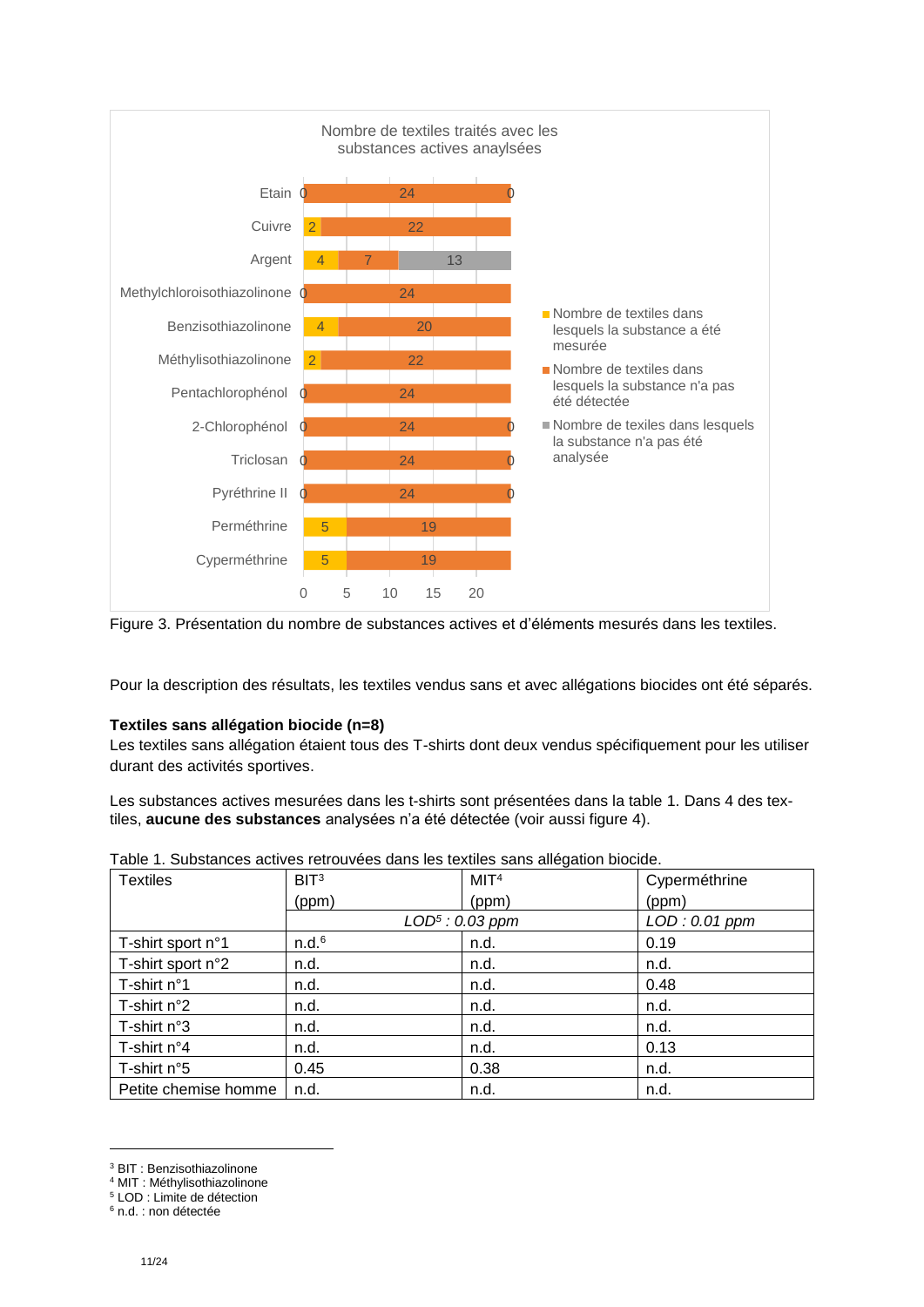Dans 3 des textiles, de la **cyperméthrine** (CAS n°52315-07-8) a été détectée dans des concentrations de < 0.5 ppm (limite de quantification 0.1 ppm). La cyperméthrine est notifié pour le type de produits 18 et peut être utilisée pour ses propriétés insecticides. Elle ne doit pas être déclarée sur l'étiquette tant que la propriété n'est pas vantée.

Un des textiles contient du **BIT** (CAS n°2634-33-5) et **MIT** (CAS n°2682-20-4).

Le BIT est notifié pour les TP 2, 6 et 9. Il peut donc être incorporé pour :

- produire des textiles possédant des propriétés désinfectantes (TP2),
- protéger les textiles pendant le stockage (TP6),
- protéger les matières fibreuses ou polymérisées par la maîtrise des altérations microbiologiques, mais aussi empêcher la formation d'odeurs (TP9).

Quant au MIT, il peut être utilisé pour la protection des textiles pendant le stockage (TP6).

Si aucune de ces propriétés biocides ne sont alléguées, le BIT et le MIT ne doivent pas être déclarés.



Figure 4. Nombre de textiles sans allégation biocide dans lesquels des substances actives ont été détectées (n=8).

Figure 5. Conformité des textiles sans allégation biocide (n=8).

En se référant à nos analyses, les textiles sans allégation biocide sont en conformité avec la législation sur la mise sur le marché des articles traités (figure 5).

#### **Textiles avec allégations biocides (n=16)**

Des propriétés biocides ont été vantées pour 10 vêtements de sport, 2 serviettes microfibres, 2 paires de chaussettes, un top pour femme et un oreiller. Pour la plupart des textiles, l'allégation « antimicrobienne » ou « anti-odeurs » figurait sur l'étiquette ou sur un autre support. En ce qui concerne l'oreiller, en plus de l'allégation antimicrobienne, les propriétés antifongiques et anti-acariens étaient revendiquées (annexe 2).

Seuls pour cinq (31%) des textiles, une substance active ou un produit biocide était déclaré alors que des propriétés biocides étaient vantées pour tous les 16 textiles (figure 6). Sans faire d'analyses, nous constatons déjà que près de 70% des articles contrôlés ont été mis sur le marché de manière nonconforme. En effet, lorsqu'une allégation biocide est effectuée pour un article, les substances actives doivent figurer sur l'étiquette (art. 31*a* al. 1 let. a OPBio/art. 58 (3) RPB).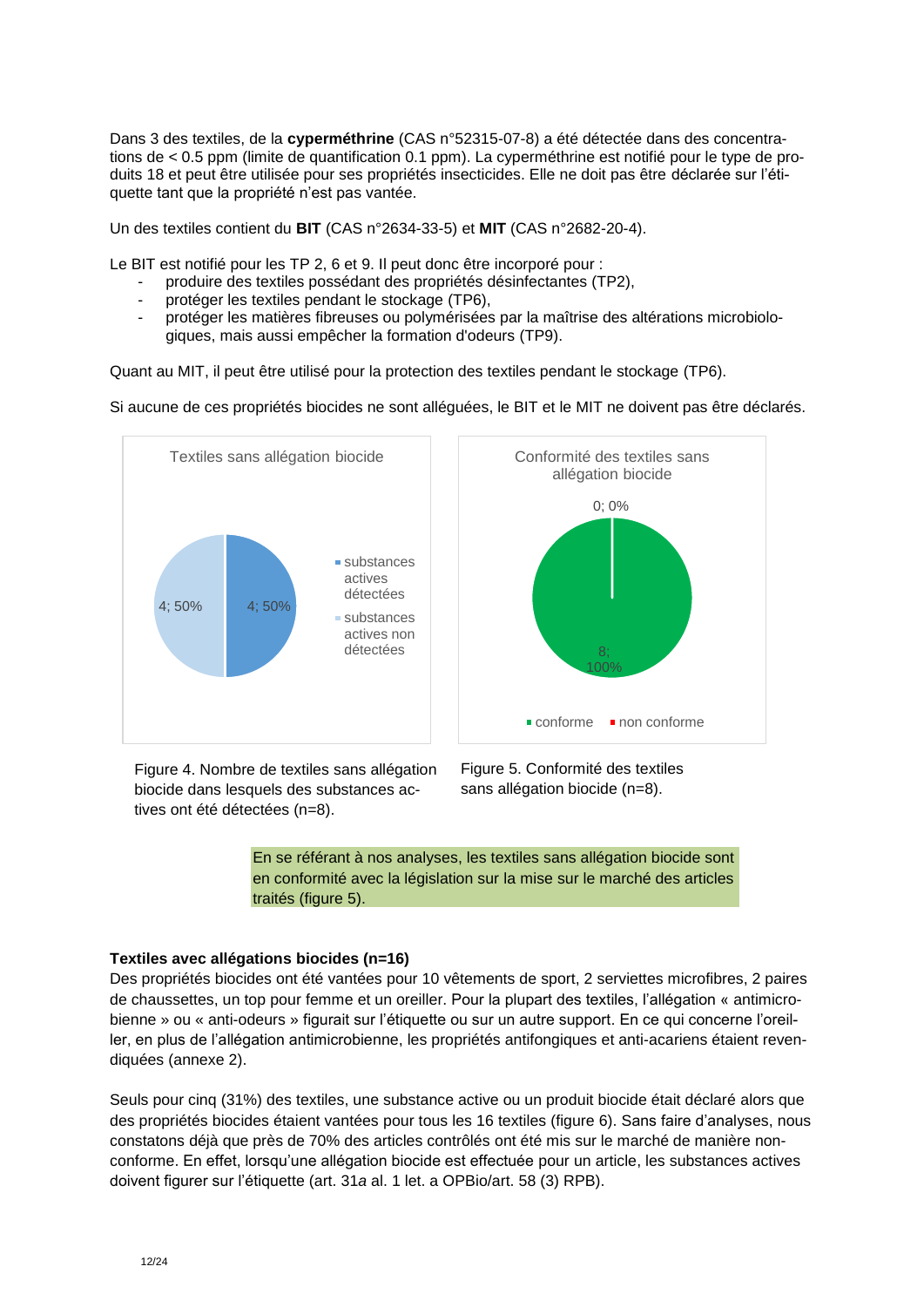

Figure 6. Nombre de textiles avec allégations biocides pour lesquels des substances actives ont été déclarées sur l'étiquette (n=16).

Nous avons ensuite vérifié par des analyses si les substances actives utilisées pour le traitement des articles correspondaient aux déclarations sur les étiquettes (figure 7). Cependant, deux des substances déclarées sur l'étiquette d'articles n'ont pas été analysées :

- la pyrithione de zinc, et
- l'extrait de Margousier.

D'après nos analyses, seuls 4 (25%) des 16 articles contenaient les substances actives déclarées. Un des textiles contenait une substance active en plus de celle déclarée. Pour la moitié des textiles, aucune substance active n'était déclarée mais nos analyses ont détecté certaines des substances actives recherchées. De plus, les substances recherchées dans le programme d'analyse n'ont pas été détectées dans 3 (19%) des 16 textiles (table 7).



Figure 7. Nombre de textiles avec allégations biocides et résultats des analyses des substances actives (n=16).

Les substances actives détectées dans les textiles sont présentées dans les tables 2 à 6. De plus, les allégations y sont mentionnées. Pour 14 des 16 textiles, des propriétés « antimicrobienne » ou « antiodeurs » étaient revendiquées.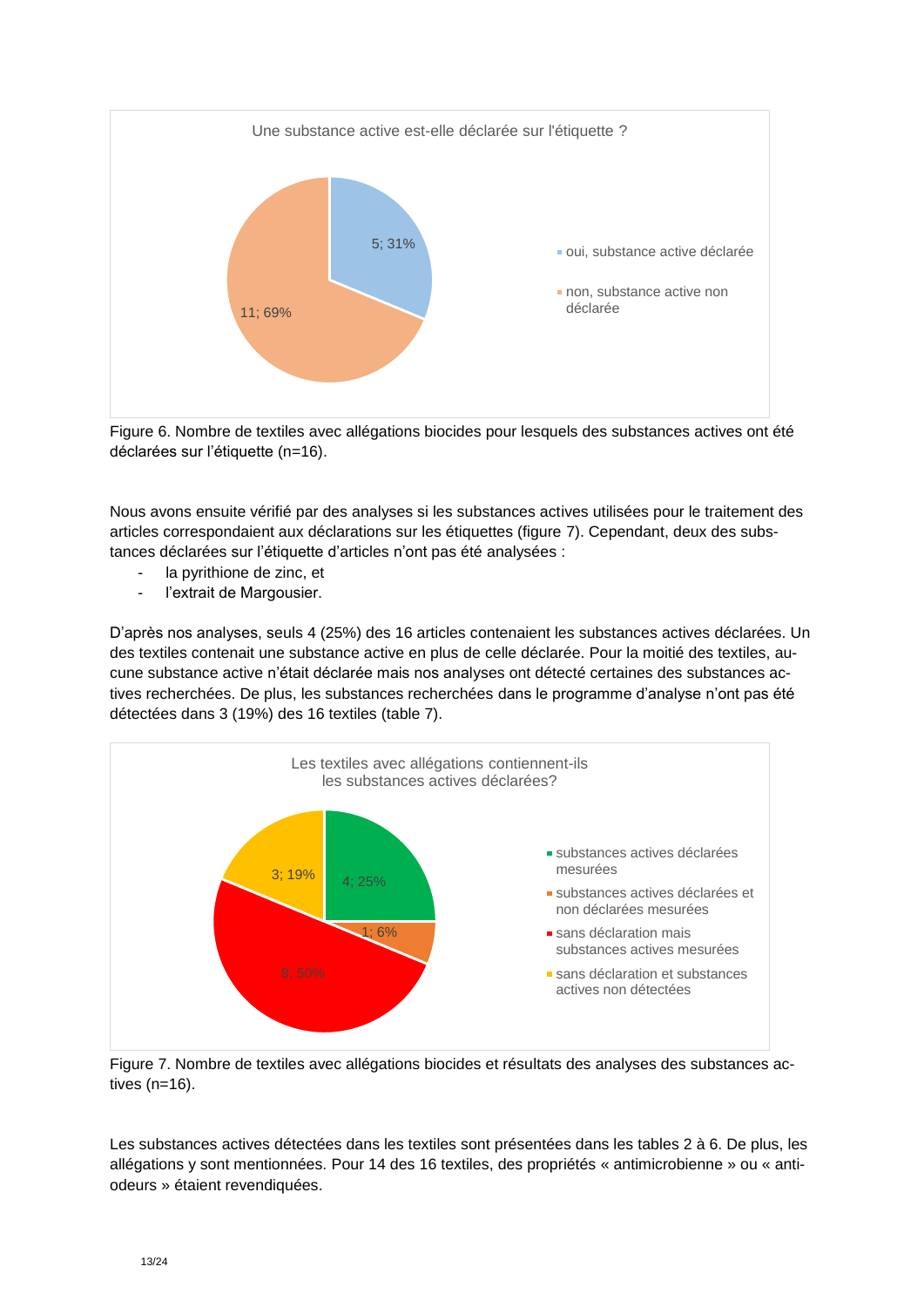#### **Ions d'argent**

Pour 4 des textiles, un traitement avec des ions d'argent était déclaré sur l'étiquette (3) ou dans le descriptif du produit sur internet (1). Dans ces 4 textiles, les analyses ont bien révélées la présence d'argent (table 2). Cependant, la méthode analytique utilisée ne permet pas de différencier la nature des éléments « argent » appliqués pour traiter le textile<sup>7</sup> . D'après l'art. 31*a* al. 1 let. a OPBio (art. 58 (3) al. 1 RPB), la substance active doit être déclarée sur l'étiquette lorsque la propriété biocide est alléguée. La déclaration de la substance utilisée uniquement donnée sur internet pour le T-shirt de sport n°3 (annexe 2) ne suffit pas. Ce textile n'est pas étiqueté conformément à la législation (OPBio/RPB) sur la mise sur le marché d'articles traités. La cagoule et le top pour femme sont, d'après nos analyses, mis sur le marché conformément à la législation.

#### Remarque :

D'après la législation, la désignation des substances actives apposée sur l'étiquette doit correspondre à la désignation à l'annexe II du Règlement délégué (UE) n°2017/698. Cet aspect n'a pas été vérifié au cours de ce projet.

|                             |                                               | Cyperméthrine<br>(ppm)     | Perméthrine<br>(ppm) | MI <sup>8</sup><br>(ppm) | BIT <sup>9</sup><br>(ppm) | Argent<br>(ppm) | Cuivre<br>(ppm) |
|-----------------------------|-----------------------------------------------|----------------------------|----------------------|--------------------------|---------------------------|-----------------|-----------------|
| <b>Textiles</b>             | Allégations                                   | $LOD^{10}$ :<br>$0.01$ ppm | LOD:<br>$0.23$ ppm   | LOD: 0.03 ppm            |                           | LOD: 10 ppm     |                 |
| T-shirt sport n°3           | EFFECT (pre-<br>vents un-<br>pleasant smells) | n.d. <sup>11</sup>         | n.d.                 | n.d.                     | n.d.                      | 16              | n.d.            |
| Serviette<br>microfibre n°1 | Antibacterial<br>Treatment                    | n.d.                       | 2.7                  | n.d.                     | n.d.                      | 24              | n.d.            |
| Cagoule /<br>foulard        | Antibakte-<br>riell, Geruchshe<br>mmend       | n.d.                       | n.d.                 | n.d.                     | n.d.                      | 17              | n.d.            |
| Top pour femme              | antibakteriell                                | n.d.                       | n.d.                 | n.d.                     | n.d.                      | 46              | n.d.            |

Table 2. Textiles avec allégation biocides dans lesquels de l'argent et de la perméthrine ont été détectés.

#### **Perméthrine (CAS n°52645-53-1)**

D'après nos analyses, une serviette microfibre traitée avec de l'argent contenait de la perméthrine (table 2). L'utilisation de la perméthrine est approuvée pour l'utilisation insecticide (Règlement d'exécution (UE) n°1090/2014 et est donc légale. Cependant, la perméthrine peut causer une réaction allergique en contact avec la peau et doit être déclarée sur l'étiquette de l'article (art. 58 (3) al. 2 RPB) même si la propriété n'est pas vantée.

La perméthrine n'étant pas déclarée sur l'étiquette de l'article, la mise sur le marché de la serviette microfibre n°1 n'est pas conforme à la législation (OPBio/RPB) sur la mise sur le marché d'articles traités.

Les analyses ont mesuré la présence de perméthrine dans 4 textiles supplémentaires (table 3). Dans aucun cas celle-ci n'était déclarée. Pour cette raison, ces articles ont été mis sur le marché de manière non-conforme. Précisions sur les cas :

Dans deux des quatre textiles contenant de la perméthrine, aucune des autres substances analysées n'a été retrouvée. La perméthrine ne peut plus être utilisée pour des propriétés an-

<sup>&</sup>lt;sup>7</sup> Toutes les formes d'argent ne peuvent pas être utilisées comme substances actives. Les formes légales sont contenues dans le règlement UE N° 1062/2014.

<sup>8</sup> MIT : Méthylisothiazolinone

<sup>9</sup> BIT : Benzisothiazolinone

<sup>10</sup> LOD : Limite de détection

<sup>11</sup> n.d. : non détectée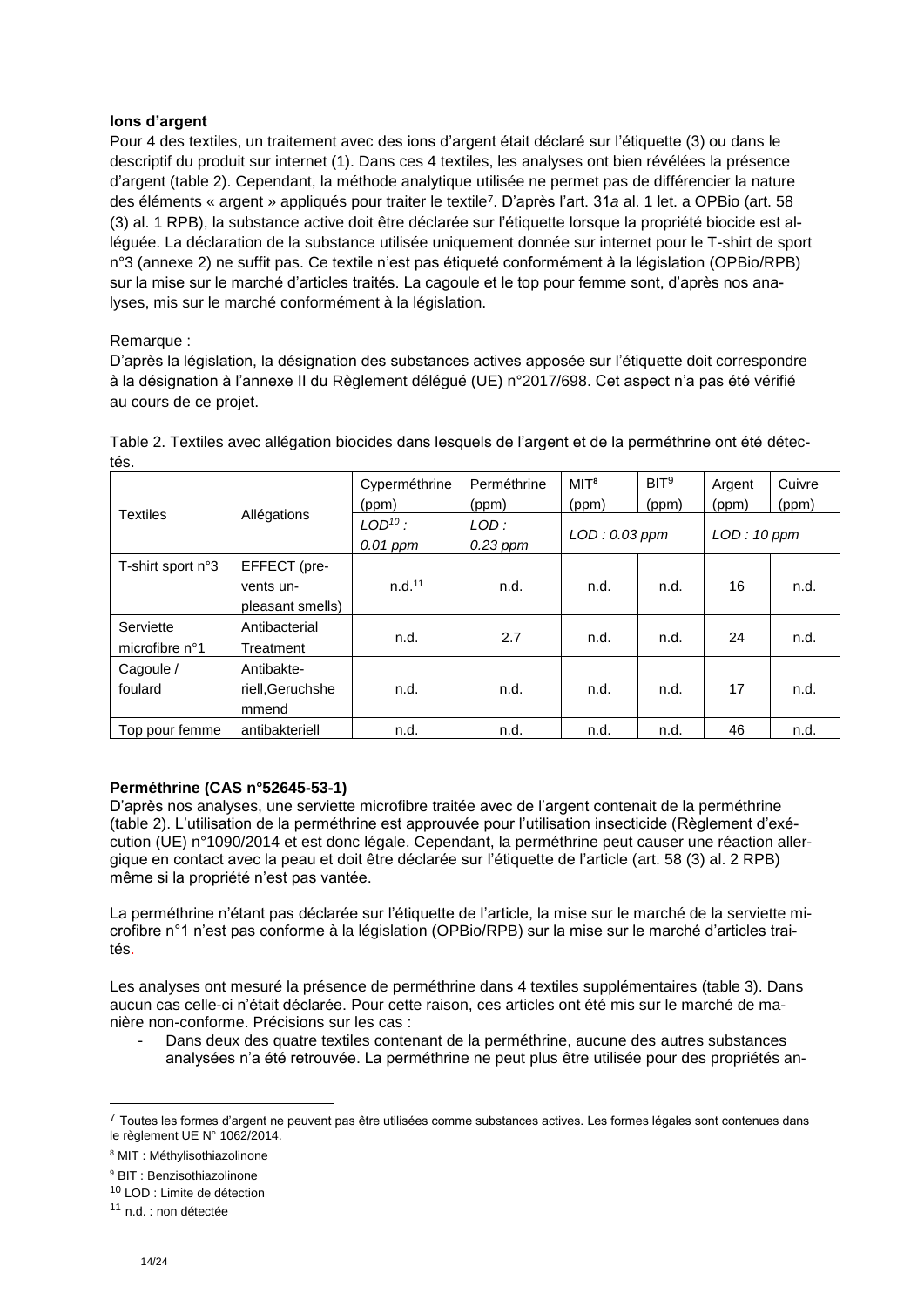timicrobiennes et anti-odeurs (TP9). La perméthrine n'est plus autorisée pour le type de produit 9 et pourrait au plus être employée pour ses propriétés insecticides (TP18). Il serait également possible qu'une autre substance de celles que nous avons analysées ait été utilisée pour traiter les textiles. Cependant, les déclarations des substances manquaient. Ces articles traités sont donc mis sur le marché de manière non conforme à la législation sur les articles traités (OPBio/RBP).

- Dans les deux autres textiles, les analyses ont détecté du **benzisothiazolinone** (BIT ; CAS n°2634-33-5). Cette substance active est notifiée pour les TP 2 et 9. Son utilisation est légale mais la substance active doit être déclarée si la propriété est alléguée. Le BIT devrait donc être déclaré sur les étiquettes. Ces articles ne sont pas mis sur le marché conformément à la législation sur la mise sur le marché des articles traités (OPBio/RPB).

|                   |                     | Cyperméthrine      | Perméthrine | MIT <sup>12</sup> | BIT <sup>13</sup> | Argent             | Cuivre |
|-------------------|---------------------|--------------------|-------------|-------------------|-------------------|--------------------|--------|
|                   |                     | (ppm)              | (ppm)       | (ppm)             | (ppm)             | (ppm)              | (ppm)  |
| <b>Textiles</b>   | Allégations         | $LOD14$ :          | LOD:        | LOD: 0.03 ppm     |                   | LOD: 10 ppm        |        |
|                   |                     | $0.01$ ppm         | $0.23$ ppm  |                   |                   |                    |        |
| T-shirt           |                     |                    |             |                   |                   |                    |        |
| sport n°4         | <b>Odor Control</b> | n.d. <sup>15</sup> | 3.3         | n.d.              | 4.9               | n.a. <sup>16</sup> | n.d.   |
| T-shirt           |                     |                    |             |                   |                   |                    |        |
| sport n°5         | antibakteriell      | n.d.               | 4.2         | n.d.              | n.d.              | n.d.               | n.d.   |
| T-shirt           | DUROfresh O-        |                    |             |                   |                   |                    |        |
| sport en-         | DOR INHIBITOR       |                    |             |                   |                   |                    |        |
| fant $n^{\circ}1$ | (antibakterielle    | n.d.               | 4.6         | n.d.              | 1.1               | n.a.               | n.d.   |
|                   | und antifungale     |                    |             |                   |                   |                    |        |
|                   | Verfahren)          |                    |             |                   |                   |                    |        |
| Short de          | SANTIZED (Anti      |                    |             |                   |                   |                    |        |
| protection        | Smell, Antimicro-   | n.d.               | 5           | n.d.              | n.d.              | n.a.               | n.d.   |
| vélo              | bial Protection, )  |                    |             |                   |                   |                    |        |

Table 3. Textiles avec allégation biocide dans lesquels de la perméthrine et du benzisothiazolinone ont été mesurés.

**Benzisothiazolinone (BIT ; CAS n°2634-33-5) et méthylisothiazolinone (MIT ; CAS n°2682-20-4)** Les analyses ont détecté du BIT et MIT dans un oreiller avec allégations antimicrobiennes, antifongiques et anti-acariens (table 4). L'étiquette de l'oreiller mentionnait un traitement avec le produit biocide « Bioneem » responsable des effets allégués. Les substances actives BIT et MIT retrouvées ne sont pas notifiées comme insecticide (TP18) ou répulsif (TP19). Par contre le MIT a pu être appliqué pour protéger l'article pendant le stockage. Quant au BIT, il a pu être utilisé pour ces propriétés de protection des textiles (TP6) et d'empêchement de formation de mauvaises odeurs (TP9).

|           |                   | Cyperméthrine | Perméthrine | MI <sup>17</sup> | BIT <sup>18</sup>            | Argent | Cuivre |
|-----------|-------------------|---------------|-------------|------------------|------------------------------|--------|--------|
| Textiles  |                   | (ppm)         | (ppm)       | (ppm)            | (ppm)                        | (ppm)  | (ppm)  |
|           | Allégations       | $LOD$ :       | LOD:        |                  | LOD: 0.03 ppm<br>LOD: 10 ppm |        |        |
|           |                   | $0.01$ ppm    | $0.23$ ppm  |                  |                              |        |        |
| Oreiller  | Schutz vor Haus-  |               |             |                  |                              |        |        |
|           | staubmilben, Bak- | n.d.          | n.d.        | 1.8              | 1.1                          | n.a.   | n.d.   |
|           | terien und Schim- |               |             |                  |                              |        |        |
| melpilzen |                   |               |             |                  |                              |        |        |

<sup>12</sup> MIT : Méthylisothiazolinone

<sup>15</sup> n.d. : non détectée <sup>16</sup> n.a. : non analysée

1

<sup>17</sup> MIT : Méthylisothiazolinone

<sup>13</sup> BIT : Benzisothiazolinone

<sup>14</sup> LOD : Limite de détection

<sup>18</sup> BIT : Benzisothiazolinone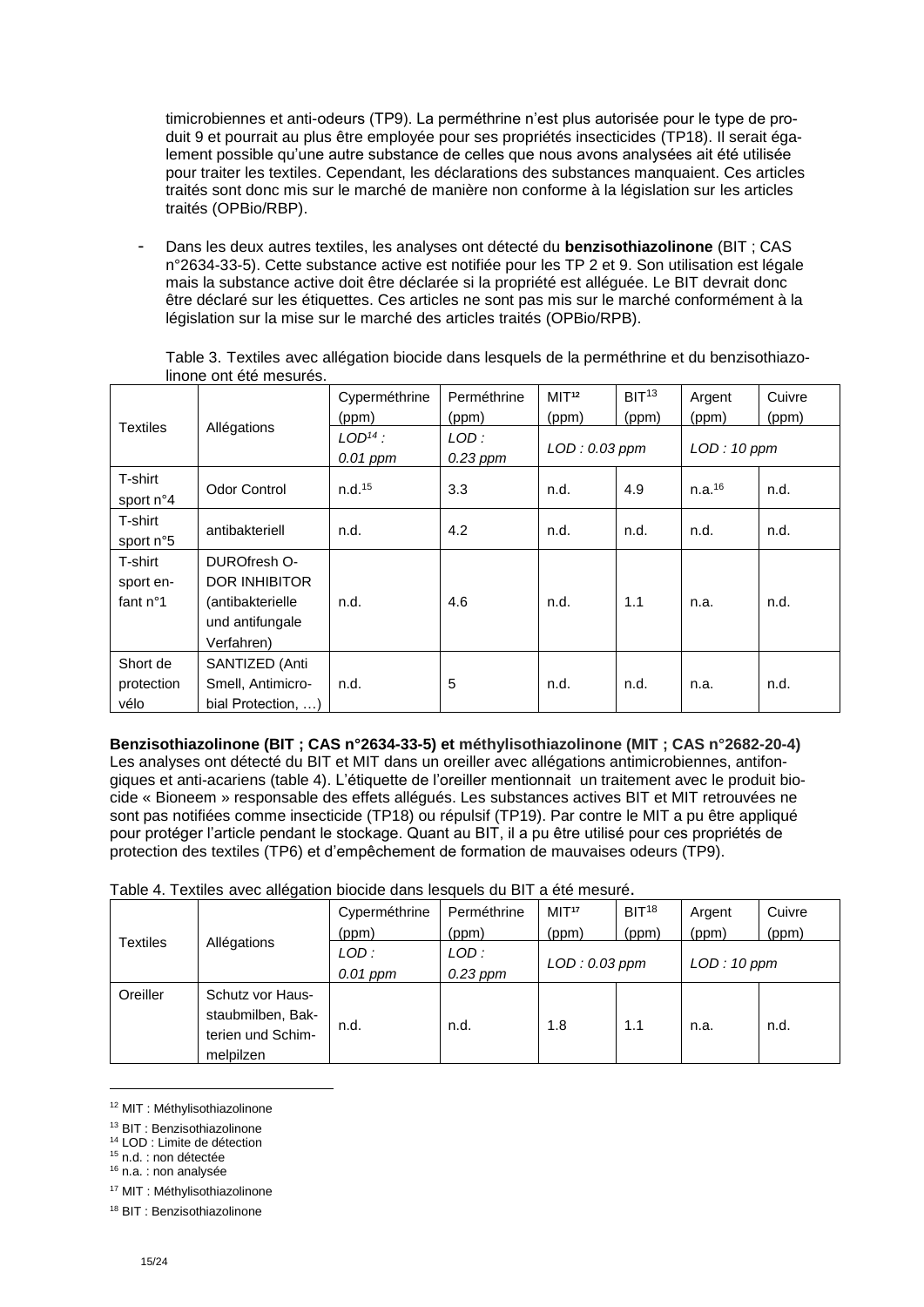*Remarque : l'étiquette contient l'indication « Bioneem ». Dans le registre des produits [\(www.rpc.ad](http://www.rpc.admin.ch/)[min.ch\)](http://www.rpc.admin.ch/), un produit biocide « Bioneem » CHZB0821 est enregistré comme répulsif (TP19). Il contient la substance active « Extraits de Margousier » (CAS n°283-644-7). Ce produit a été retiré du marché le 1er juin 2017.*

#### **Cyperméthrine (CAS n°52315-07-8)**

De la cyperméthrine a été détectée dans deux articles pour lesquels des propriétés antibactériennes étaient vantées (table 5). L'utilisation de cyperméthrine pour des propriétés de protection des textiles et d'empêcher la formation de mauvaises odeurs n'est plus permise. Par contre, la cyperméthrine est notifié pour le TP18 et peut être utilisée pour la lutte contre les insectes. Il est possible que d'autres substances actives soient utilisées pour les propriétés antibactériennes et que la cyperméthrine ait été utilisée comme insecticide. Cependant, aucune substance active n'est déclarée malgré les allégations, donc les articles ne sont pas mis conformément à la législation sur la mise sur le marché des articles traités (OPBio/RPB).

|                                              |                                            | Cyperméthrine | Perméthrine        | MIT <sup>19</sup> | BIT <sup>20</sup> | Argent             | Cuivre      |  |
|----------------------------------------------|--------------------------------------------|---------------|--------------------|-------------------|-------------------|--------------------|-------------|--|
| <b>Textiles</b>                              |                                            | (ppm)         | (ppm)              | (ppm)             | (ppm)             | (ppm)              | (ppm)       |  |
|                                              | Allégations                                | $LOD21$ :     | LOD:               | LOD: 0.03 ppm     |                   |                    | LOD: 10 ppm |  |
|                                              |                                            | $0.01$ ppm    | $0.23$ ppm         |                   |                   |                    |             |  |
| Sous-vêtements<br>techniques pour<br>enfants | Antibakte-<br>riell.<br>Geruchshe<br>mmend | 0.14          | n.d. <sup>22</sup> | n.d.              | n.d.              | n.d.               | n.d.        |  |
| Chaussettes n°1                              | Antibakte-<br>riell                        | 0.71          | n.d.               | n.d.              | n.d.              | n.a. <sup>23</sup> | n.d.        |  |

Table 5. Textiles avec allégation biocide dans lesquels de cyperméthrine a été mesurée.

#### **Cuivre**

Du **cuivre** a été mesuré dans deux articles (table 6). Les allégations suivantes étaient faites pour les produits concernés « von Natur aus antibakteriell » (« naturellement antibactérien ») et « Pro-tex function » avec la précision « Geruchsneutralisator » (« neutralisateur d'odeur ») sur internet. Ces allégations indiquent une utilisation de la substance active pour le type de produit 9. Le cuivre (CAS n°7440- 50-8), le sulfate de cuivre (CAS n°7758-98-7) et le sulfate de cuivre pentahydraté (CAS n°7758-99-8) n'ont jamais été notifiés pour le TP9, c'est-à-dire qu'ils ne peuvent pas être utilisés pour cette application. Par contre la zéolithe d'argent et de cuivre (CAS n°130328-19-7) l'est. La méthode analytique utilisée ne permet pas de différencier la nature des éléments appliqués pour traiter le textile. Si la substance utilisée est bien la zéolithe d'argent et de cuivre, elle est légale, mais à nouveau elle n'est pas déclarée sur l'étiquette (remarque : les analyses n'ont pas décelé d'argent). Il est possible qu'une substance que nous n'avons pas analysée ait été incorporée aux textiles. Cependant, aucune substance n'est déclarée. L'article traité n'est donc pas mis conformément à la législation sur la mise sur le marché d'articles traités (OPBio/RPB)

<sup>19</sup> MIT : Méthylisothiazolinone

<sup>20</sup> BIT : Benzisothiazolinone

<sup>21</sup> LOD : Limite de détection

<sup>22</sup> n.d. : non détectée <sup>23</sup> n.a. : non analysée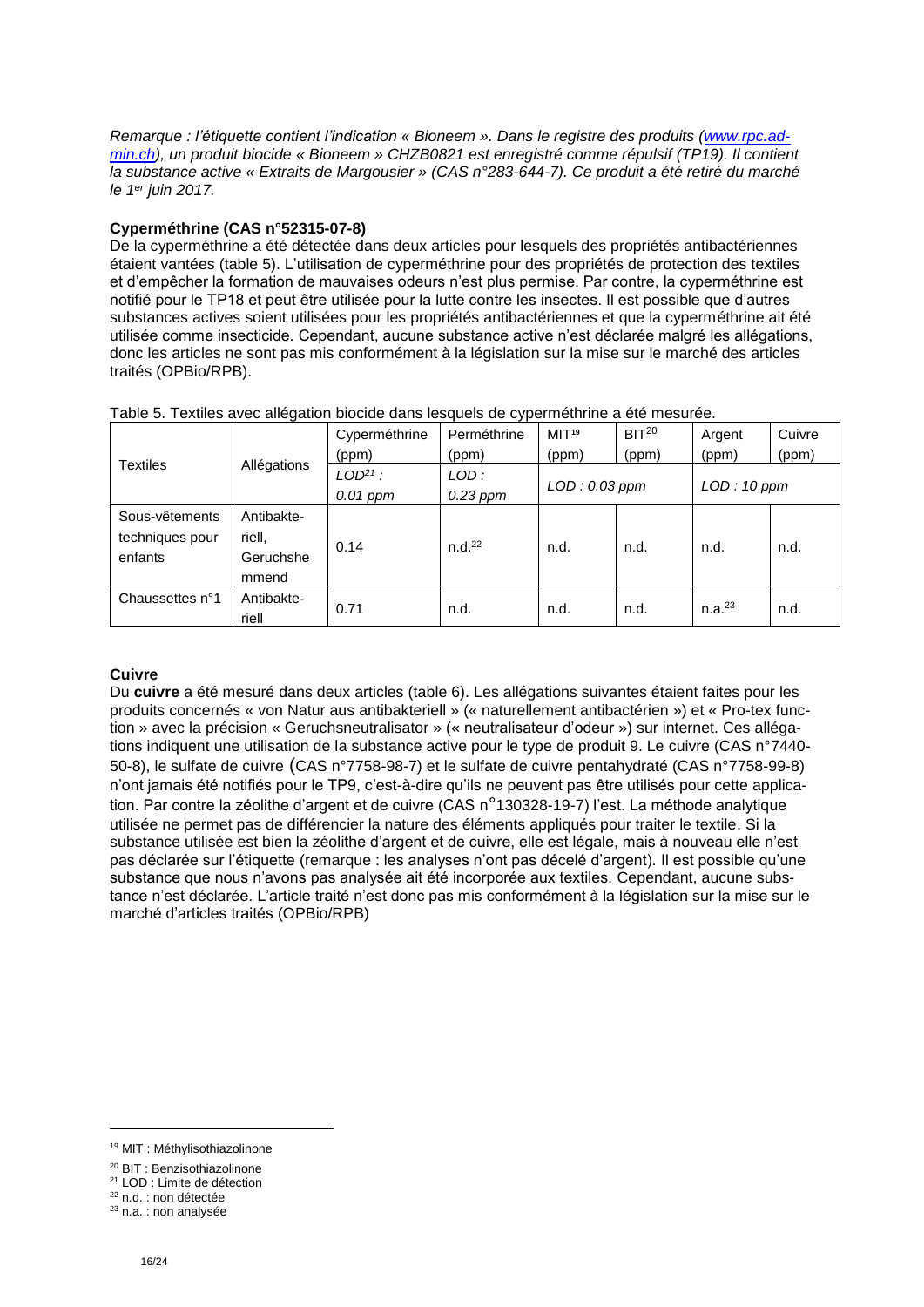|                   |                                     | Cyperméthrine<br>Perméthrine |            | MI <sup>24</sup> | BIT <sup>25</sup> | Argent      | Cuivre |  |
|-------------------|-------------------------------------|------------------------------|------------|------------------|-------------------|-------------|--------|--|
|                   |                                     | (ppm)                        | (ppm)      | (ppm)            | (ppm)             | (ppm)       | (ppm)  |  |
| <b>Textiles</b>   | Allégations                         | LOD:                         | LOD:       |                  |                   |             |        |  |
|                   |                                     | $0.01$ ppm                   | $0.23$ ppm | $LOD: 0.03$ ppm  |                   | LOD: 10 ppm |        |  |
| T-shirt sport n°6 | von Natur aus an-<br>tibakteriell   | n.d.                         | n.d.       | n.d.             | n.d.              | n.d.        | 240    |  |
| Chaussettes n°2   | <b>PRO-TEX FUNC-</b><br><b>TION</b> | n.d.                         | n.d.       | n.d.             | n.d.              | n.a.        | 26     |  |

Table 6. Textiles avec allégation biocide dans lesquels du cuivre a été mesuré.

#### **Aucune substance détectée** (table 7)

Dans deux textiles ayant des allégations antimicrobiennes et anti-odeurs, aucune des substances contenues dans le programme d'analyse n'a été retrouvée. Sur le site internet d'un des articles, du chlorure d'argent était déclaré, bien que nous l'avons fait analyser, l'argent n'a pas été détecté (LOD 10 ppm). Il est possible que ces articles aient été traités avec une concentration plus basse que celle de la limite de détection ou qu'ils aient été traités avec d'autres substances.

La mise sur le marché de ces articles n'est pas conforme à la législation (OPBio/RPB) sur la mise sur le marché d'articles traités.

|         |  | Table 7. Textiles avec allégation biocide dans lesquels aucune des substances analysée n'a été dé- |
|---------|--|----------------------------------------------------------------------------------------------------|
| tectée. |  |                                                                                                    |

|                    |             | Cyperméthrine      | Perméthrine | MIT <sup>26</sup> | BIT <sup>27</sup>            | Argent | Cuivre |
|--------------------|-------------|--------------------|-------------|-------------------|------------------------------|--------|--------|
| <b>Textiles</b>    |             | (ppm)              | (ppm)       | (ppm)             | (ppm)                        | (ppm)  | (ppm)  |
|                    | Allégations | $LOD28$ :          | LOD:        |                   | LOD: 0.03 ppm<br>LOD: 10 ppm |        |        |
|                    |             | $0.01$ ppm         | $0.23$ ppm  |                   |                              |        |        |
| T-shirt sport n°7  | anti-odor   | n.d. <sup>29</sup> | n.d.        | n.d.              | n.d.                         | n.d.   | n.d.   |
| T-shirt sport      | « Dri-fit » |                    |             |                   | n.d.                         | n.d.   | n.d.   |
| enfant n°2         | Technologie | n.d.               | n.d.        | n.d.              |                              |        |        |
| Serviette micro-   | Antimicro-  |                    |             |                   | n.d.                         | n.d.   | n.d.   |
| fibre $n^{\circ}2$ | bial        | n.d.               | n.d.        | n.d.              |                              |        |        |

Aucune des substances retrouvées dans les textiles analysés n'a pu être identifiée comme étant interdite. Par contre la déclaration des substances sur l'étiquette laisse fortement à désirer. La déclaration de substances actives a été faite sur l'étiquette de quatre articles. Pour trois<sup>30</sup> d'entre eux les analyses ont pu être effectuées et les résultats correspondent à la déclaration.

# <span id="page-16-0"></span>**5 Evaluation générale / discussion**

L'évaluation générale est reprise dans la synthèse en page 3 de ce document.

Dans ce projet les allégations et la déclaration des substances actives ont été vérifiées, mais les autres dispositions d'étiquetage n'ont pas été prises en compte.

<sup>24</sup> MIT : Méthylisothiazolinone

<sup>25</sup> BIT : Benzisothiazolinone

<sup>26</sup> MIT : Méthylisothiazolinone

<sup>27</sup> BIT : Benzisothiazolinone

<sup>28</sup> LOD : Limite de détection

<sup>29</sup> n.d. : non détectée

<sup>&</sup>lt;sup>30</sup> Pour un des articles, la déclaration était uniquement faite sur internet (non-conforme).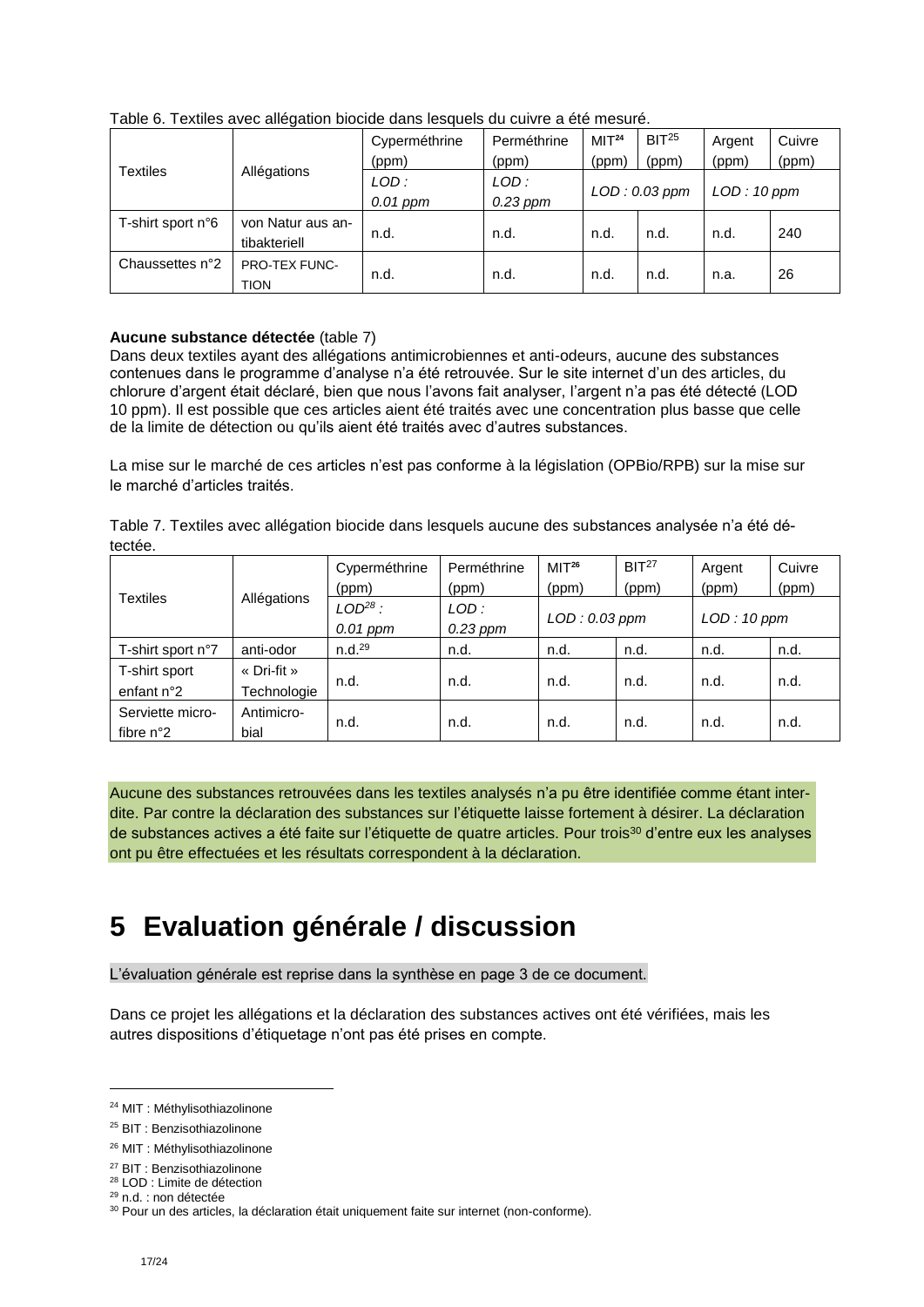Les résultats de la campagne montrent que pour deux tiers des textiles (n=16), une allégation biocide était effectuée. Les substances actives devraient donc être déclarées sur l'étiquette de ces textiles (art. 31*a* OPBio/art. 58 RPB). Pour les huit textiles sans allégation biocide, une déclaration des substances actives est nécessaire si les conditions associées à l'approbation des substances actives l'exigent. D'après nos analyses, ces textiles sans allégation biocide sont conformes à la législation sur la mise sur le marché d'articles traités (OPBio/RPB) (représentation graphique, voir figure 8).

La déclaration des substances actives sur l'étiquetage des textiles avec allégation biocide laisse fortement à désirer. Elle figurait sur l'étiquette de cinq articles alors qu'elle était nécessaire sur l'étiquetage de tous les articles pour lesquels des propriétés biocides étaient vantées (n=16). D'après la législation, la désignation des substances actives apposée sur l'étiquette doit correspondre à la désignation à l'annexe II du Règlement délégué (UE) n°2017/698. Cet aspect n'a pas été pris en compte dans le rapport.

D'après nos analyses, 13 textiles avec allégation biocide étaient traités avec des substances actives. L'utilisation des éléments ou des substances actives détectées dans les textiles était légale pour les types de produits utilisés dans le domaine du traitement des textiles. Les analyses ont détectées la présence de cuivre dans deux textiles. La provenance et l'usage du cuivre ne peuvent pas être confirmés. Il peut aussi bien être utilisé comme substance active biocide qu'être contenu dans des teintures ou des pigments. Nous atteignons ici les limites de l'application des dispositions de la législation sur les produits biocides. Ce thème n'est pas abordé dans ce rapport.

Seuls pour deux des 16 textiles avec allégation biocide, la déclaration de la substance active correspondait aux résultats des analyses. Pour trois des textiles, la conformité de la déclaration des substances actives a été évaluée comme étant partielle : (1) la substance active déclarée ne faisait pas partie du programme d'analyse (pyrithione de zinc) ou (2) la nature de la substance active n'a pas pu être déterminée (cuivre ; pour deux textiles).

#### **Bilan**

- Les huit textiles sans allégation biocide sont mis sur le marché conformément à la législation sur les articles traités (OPBio/RPB).
- D'après nos analyses, sur 16 textiles avec allégation biocide, seuls deux étaient conformes à la législation sur les articles traités. Pour deux autres textiles, les analyses n'ont pas été complètes et nous n'avons pas pu vérifier les substances actives déclarées. La conformité de ces deux textiles a été déterminée comme incertaine. Quant aux 12 textiles restant, ils n'ont pas été mis sur le marché conformément à la législation sur les articles traités (OPBio/RPB), principalement pour cause de non déclaration des substances actives utilisées pour traiter les textiles.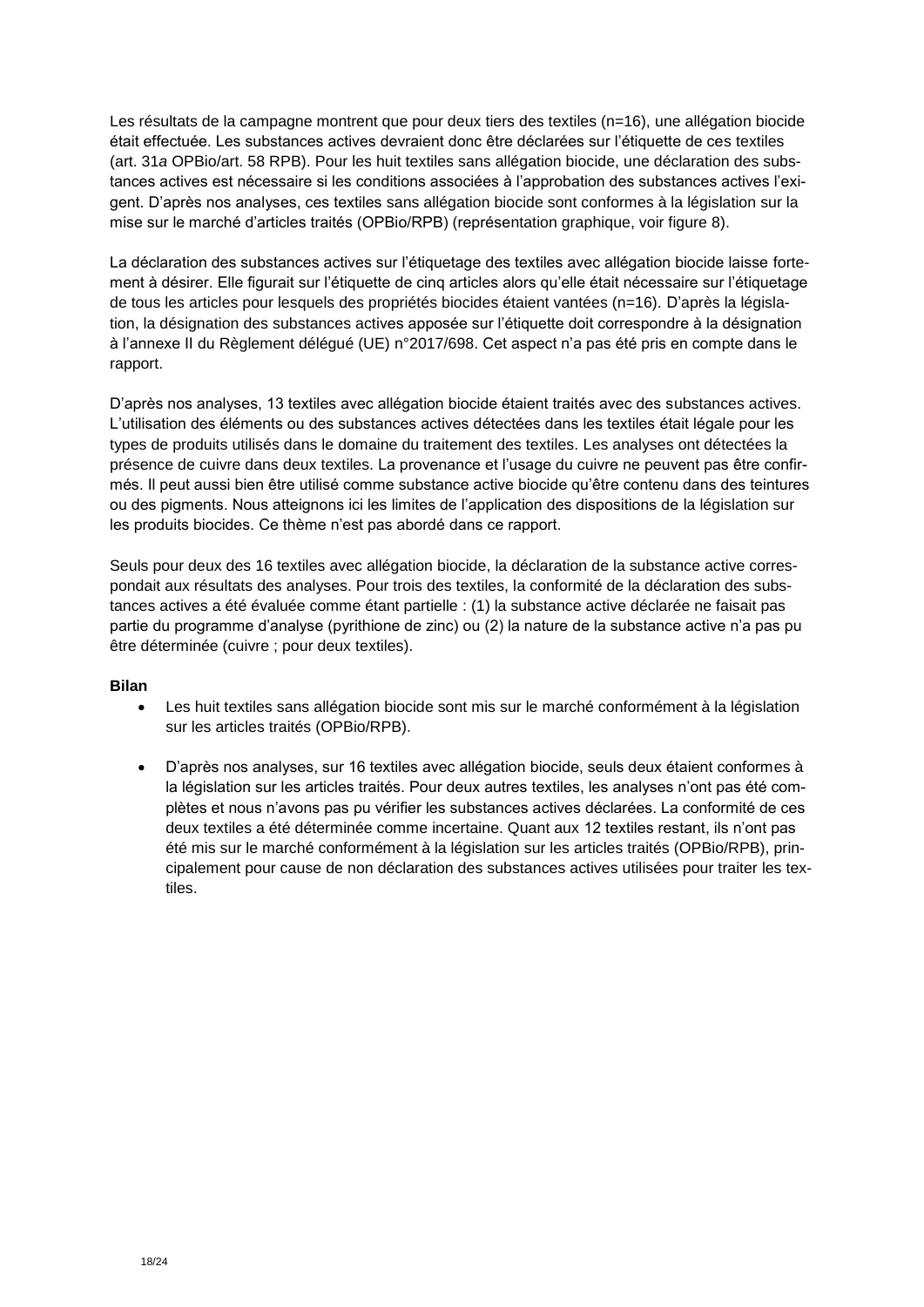

Figure 8. Résumé des résultats (n=24).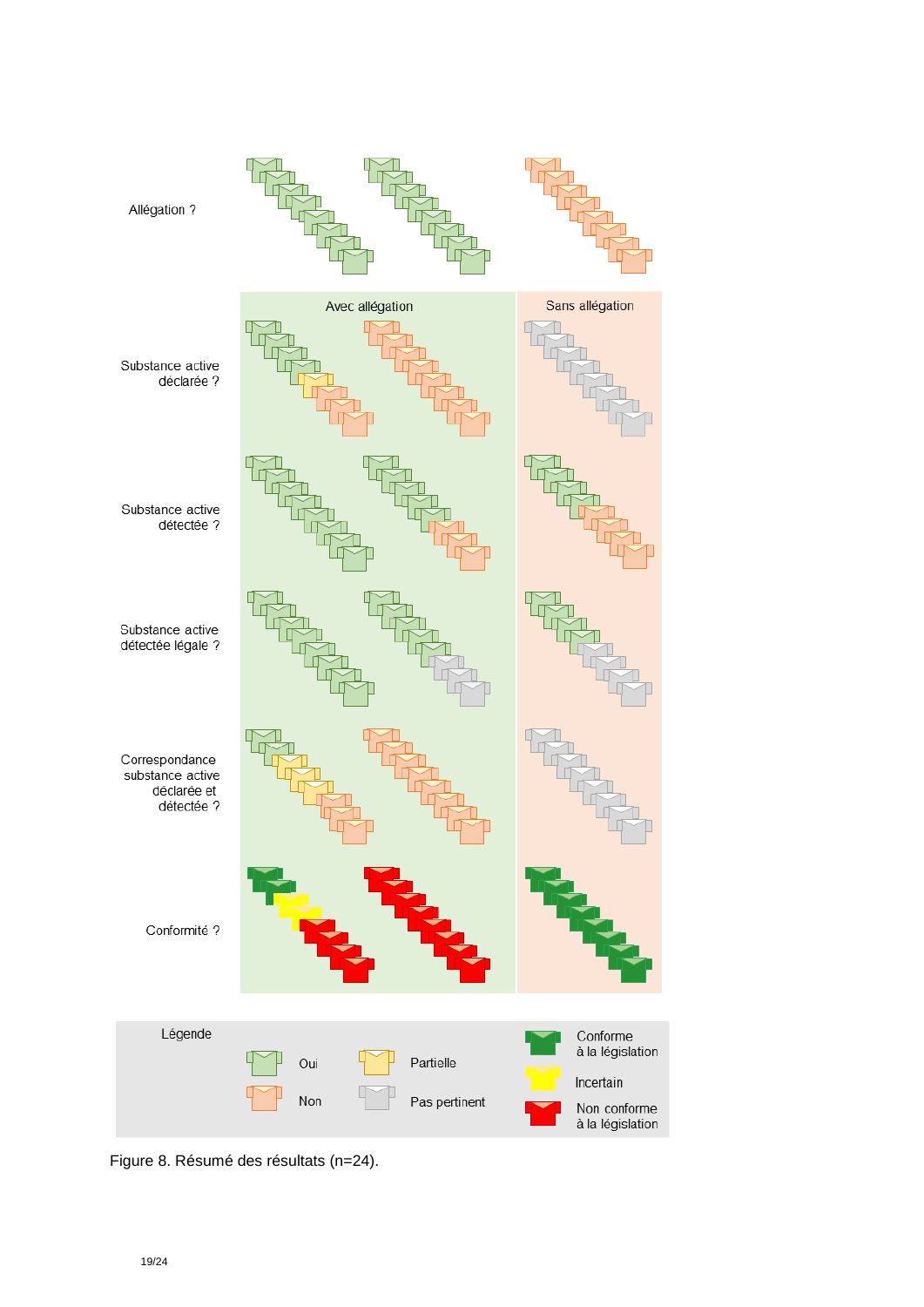# <span id="page-19-0"></span>**6 Conclusions**

Les objectifs du projet étaient de vérifier si les substances actives biocides utilisées dans le traitement des textiles et l'étiquetage de ceux-ci étaient conformes à la législation sur les articles traités (OP-Bio/RPB). Les exigences dans ce domaine étant relativement récentes, le projet a également permis de mettre en place les techniques analytiques et de donner un aperçu des substances actives incorporées dans les textiles.

Les résultats indiquent qu'il est nécessaire de sensibiliser les associations concernées par cette nouvelle problématique afin qu'elles informent ses membres des changements de la législation et de leurs nouvelles responsabilités.

En effet, l'étiquetage doit informer le consommateur que l'article contient des substances actives biocides et lui expliquer comment l'utiliser sans occasionner de risque pour sa santé ou pour l'environnement. L'étiquetage doit permettre au consommateur de choisir entre un article traité ou non en toute connaissance de cause. Il doit donc être visible au moment de l'achat.

Une brochure sur l' « obligation d'informer concernant les articles incorporant des produits biocides » destinés aux fabricants, importateurs et au commerce a été publiée par l'OFSP et peut être téléchargé sur [www.infochim.ch/infos](http://www.infochim.ch/infos) ou [www.organedenotification.admin.ch/biocides](http://www.organedenotification.admin.ch/biocides) –> articles traités.

# <span id="page-19-1"></span>**7 Références**

### <span id="page-19-2"></span>**7.1 Sites web**

[www.organedenotification.admin.ch](http://www.organedenotification.admin.ch/) [www.chemsuisse.ch](http://www.chemsuisse.ch/) -> Notices [www.admin.ch/gov/fr/accueil/droit-federal/recueil-systematique.html](http://www.admin.ch/gov/fr/accueil/droit-federal/recueil-systematique.html) www.echa-regulation.eu [www.echa.europa.eu/regulations](http://www.echa.europa.eu/regulations)

## <span id="page-19-3"></span>**8 Remerciements**

Pour l'achat et le prélèvement d'échantillons :

- Yves Parrat, Laboratoire cantonal de Bâle-Ville
- Urs Näf, Laboratoire cantonal de Zürich

Pour les analyses :

- Gisela Umbricht Hagenbuch, Produits techniques, Direction générale des douanes
- Patrick Schüpfer, Produits techniques, Direction générale des douanes
- Michael Gutknecht, Produits techniques, Direction générale des douanes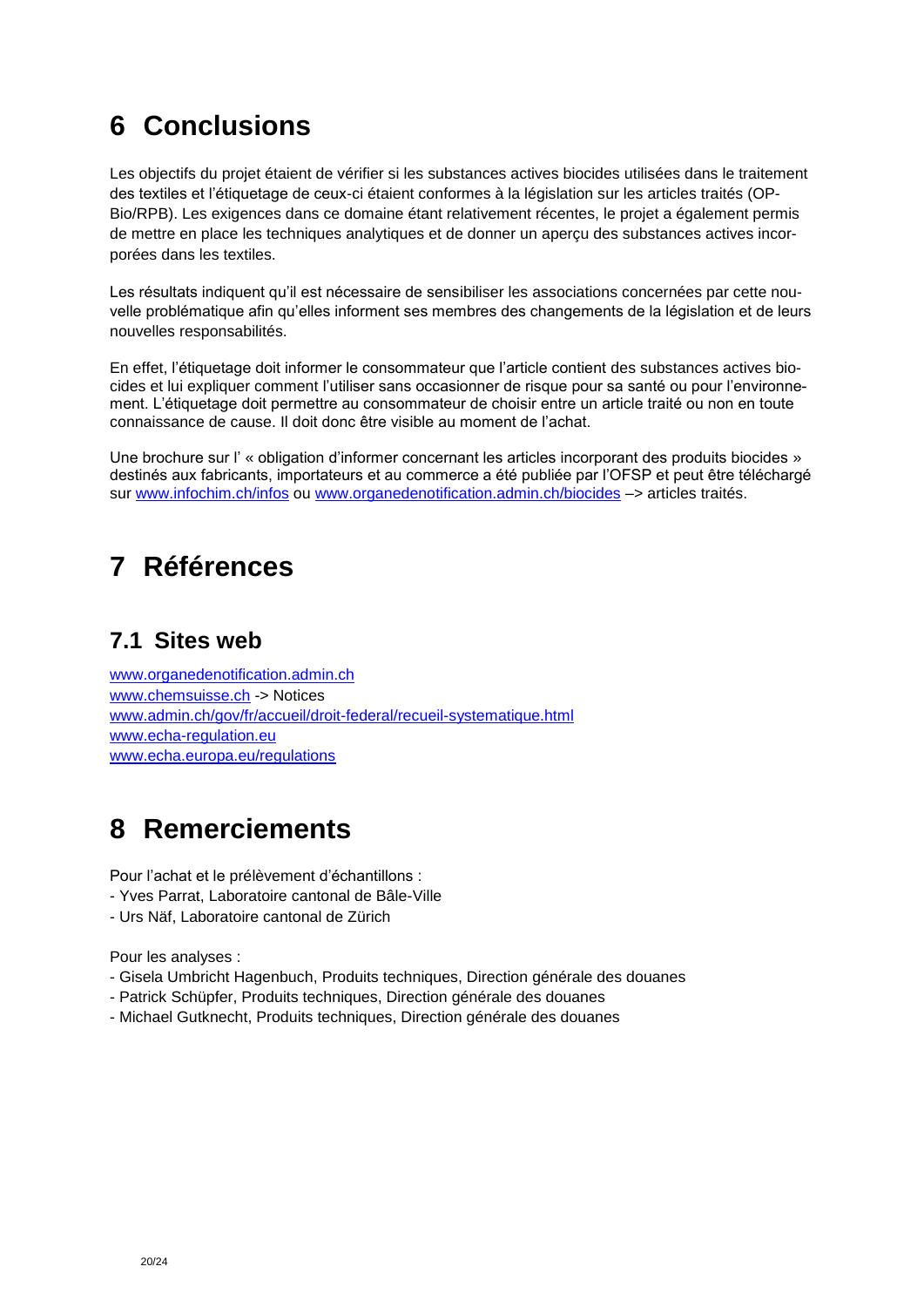

#### **Annexe I : substances actives analysées<sup>31</sup>**

| $N^{\circ}$ CAS | substance active                                                                                                                                               | statut pour<br>traitement<br>des tex-<br>tiles | pour quelle(s) utilisa-<br>tion(s) $?$                                                                                                   | TP <sub>2</sub>                                                                                        | TP <sub>6</sub>                                                                                        | TP <sub>9</sub>                                                                                      | <b>TP18</b>                                                                                            | <b>TP19</b>  | remarques |
|-----------------|----------------------------------------------------------------------------------------------------------------------------------------------------------------|------------------------------------------------|------------------------------------------------------------------------------------------------------------------------------------------|--------------------------------------------------------------------------------------------------------|--------------------------------------------------------------------------------------------------------|------------------------------------------------------------------------------------------------------|--------------------------------------------------------------------------------------------------------|--------------|-----------|
| 52315-07-8      | Cyperméthrine                                                                                                                                                  | peut être<br>utilisé                           | insecticide                                                                                                                              | pas notifiée                                                                                           | Décision de non-<br>inscription prise<br>pour la combinaison<br>Substance active/<br>type de produit   | Décision de non-<br>inscription prise<br>pour la combinaison<br>Substance active/<br>type de produit | notifiée                                                                                               | pas notifiée |           |
| 8003-34-7       | Pyréthrine II                                                                                                                                                  | peut être<br>utilisé                           | insecticide, répulsif                                                                                                                    | pas notifiée                                                                                           | pas notifiée                                                                                           | pas notifiée                                                                                         | notifiée                                                                                               | notifiée     |           |
| 52645-53-1      | Perméthrine                                                                                                                                                    | peut être<br>utilisé                           | insecticide                                                                                                                              | Décision de non-<br>inscription prise<br>pour la combinaison<br>Substance active/<br>type de produit   | pas notifiée                                                                                           | Décision de non-<br>inscription prise<br>pour la combinaison<br>Substance active/<br>type de produit | Directive d'inscrip-<br>tion publiée pour la<br>combinaison Subs-<br>tance active / type<br>de produit | pas notifiée |           |
| 3380-34-5       | Triclosan                                                                                                                                                      | interdite                                      | aucune                                                                                                                                   | Décision de non-<br>inscription prise<br>pour la combinaison<br>Substance active/<br>type de produit   | pas notifiée                                                                                           | Décision de non-<br>inscription prise<br>pour la combinaison<br>Substance active/<br>type de produit | pas notifiée                                                                                           | pas notifiée |           |
| 2682-20-4       | 2-méthyl-2H-isothia-<br>zole-3-one (MIT)                                                                                                                       | peut être<br>utilisé                           | protection pendant le<br>stockage                                                                                                        | Décision de non-<br>inscription prise<br>pour la combinaisor<br>Substance active/<br>type de produit   | notifiée                                                                                               | Décision de non-<br>inscription prise<br>pour la combinaison<br>Substance active/<br>type de produit | pas notifiée                                                                                           | pas notifiée |           |
| 55965-84-9      | Mélange de 5-<br>chloro-2-méthyl-2H-<br>isothiazole-3-one<br>(Einecs 247-500-7)<br>et de 2-méthyl-2H-<br>isothiazole-3-one<br>(Einecs 220-239-6)<br>(CMIT/MIT) | peut être<br>utilisé                           | propriété désinfectante,<br>protection pendant le<br>stockage                                                                            | Directive d'inscrip-<br>tion publiée pour la<br>combinaison Subs-<br>tance active / type<br>de produit | Directive d'inscrip-<br>tion publiée pour la<br>combinaison Subs-<br>tance active / type<br>de produit | Décision de non-<br>inscription prise<br>pour la combinaison<br>Substance active/<br>type de produit | pas notifiée                                                                                           | pas notifiée |           |
| 2634-33-5       | 1,2-benzisothiazole-<br>$3(2H)$ -one (BIT)                                                                                                                     | peut être<br>utilisé                           | propriété désinfectante;<br>protection pendant le<br>stockage; protection des<br>textiles, empêche la forma-<br>tion de mauvaises odeurs | notifiée                                                                                               | notifiée                                                                                               | notifiée                                                                                             | pas notifiée                                                                                           | pas notifiée |           |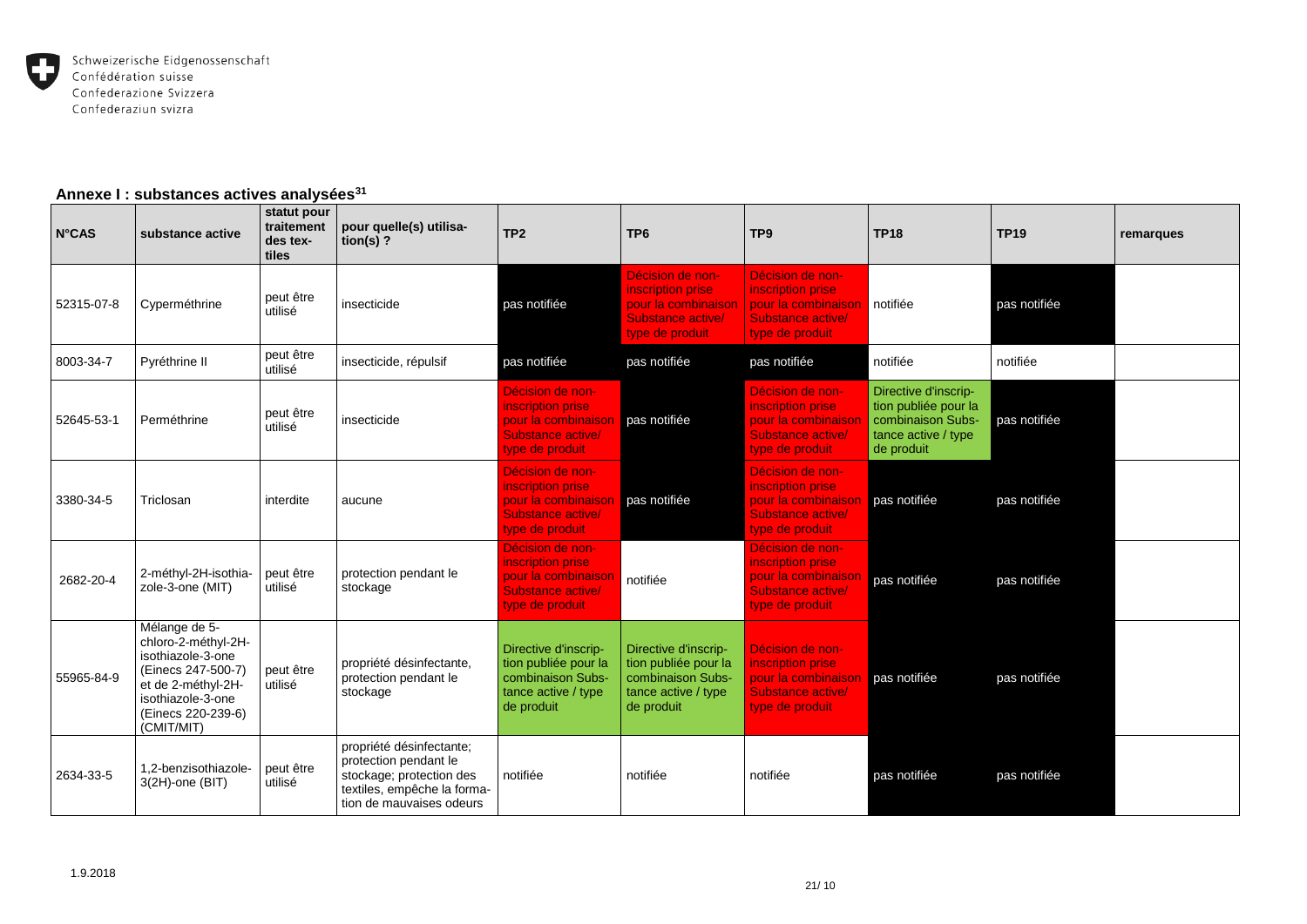| <b>N°CAS</b>  | substance active                  | statut pour<br>traitement<br>des tex-<br>tiles            | pour quelle(s) utilisa-<br>tion(s) $?$                                                                | TP <sub>2</sub>                                                                                        | TP <sub>6</sub>                                                                                      | TP <sub>9</sub>                                          | <b>TP18</b>                                       | <b>TP19</b>                                              | remarques                                                             |
|---------------|-----------------------------------|-----------------------------------------------------------|-------------------------------------------------------------------------------------------------------|--------------------------------------------------------------------------------------------------------|------------------------------------------------------------------------------------------------------|----------------------------------------------------------|---------------------------------------------------|----------------------------------------------------------|-----------------------------------------------------------------------|
| $95 - 57 - 8$ | 2-Chlorophenol                    | pas inclue<br>dans le pro-<br>gramme<br>d'évalua-<br>tion | aucune                                                                                                | pas inclue dans le<br>programme d'éva-<br>luation                                                      | pas inclue dans le<br>programme d'éva-<br>luation                                                    | pas inclue dans le<br>programme d'éva-<br><b>luation</b> | pas inclue dans le<br>programme d'éva-<br>luation | pas inclue dans le<br>programme d'éva-<br>luation        |                                                                       |
| 87-86-5       | Pentachlorophenol                 | pas inclue<br>dans le pro-<br>gramme<br>d'évalua-<br>tion | aucune                                                                                                | pas inclue dans le<br>programme d'éva-<br><b>luation</b>                                               | pas inclue dans le<br>programme d'éva-<br>luation                                                    | pas inclue dans le<br>programme d'éva-<br>luation        | pas inclue dans le<br>programme d'éva-<br>luation | pas inclue dans le<br>programme d'éva-<br><b>luation</b> |                                                                       |
| 7440-22-4     | Argent (Ag)                       | peut être<br>utilisé                                      | protection des textiles, em-<br>pêche la formation de<br>mauvaises odeurs                             | notifiée                                                                                               | pas notifiée                                                                                         | notifiée                                                 | pas notifiée                                      | pas notifiée                                             |                                                                       |
| 7440-50-8     | Cuivre (Cu)                       | peut être<br>utilisé, voir<br>remarque                    | aucune                                                                                                | Décision de non-<br>inscription prise<br>pour la combinaison<br>Substance active/<br>type de produit   | pas notifiée                                                                                         | pas notifiée                                             | pas notifiée                                      | pas notifiée                                             | dossier déposé le<br>30.1.15 pour le TP<br>2: nouvelle subs-<br>tance |
| 7758-98-7     | Sulfate de cuivre                 | interdite                                                 | aucune                                                                                                | Décision de non-<br>inscription prise<br>pour la combinaison<br>Substance active/<br>type de produit   | pas notifiée                                                                                         | pas notifiée                                             | pas notifiée                                      | pas notifiée                                             |                                                                       |
| 7758-99-8     | Sulfate de cuivre<br>pentahydraté | peut être<br>utilisé                                      | propriété désinfectante                                                                               | Directive d'inscrip-<br>tion publiée pour la<br>combinaison Subs-<br>tance active / type<br>de produit | pas notifiée                                                                                         | pas notifiée                                             | pas notifiée                                      | pas notifiée                                             |                                                                       |
| 130328-19-7   | Zéolithe d'argent et<br>de cuivre | peut être<br>utilisé                                      | propriété désinfectante;<br>protection des textiles, em-<br>pêche la formation de<br>mauvaises odeurs | notifiée                                                                                               | Décision de non-<br>inscription prise<br>pour la combinaison<br>Substance active/<br>type de produit | notifiée                                                 | pas notifiée                                      | pas notifiée                                             |                                                                       |
| 7440-31-5     | Etain (Sn)                        | interdite                                                 | aucune                                                                                                | pas inclue dans le<br>programme d'éva-<br><b>luation</b>                                               | pas inclue dans le<br>programme d'éva-<br>luation                                                    | pas inclue dans le<br>programme d'éva-<br>luation        | pas inclue dans le<br>programme d'éva-<br>luation | pas inclue dans le<br>programme d'éva-<br>luation        |                                                                       |

 $31$  Le tableau contient des Informations reprises du règlement UE N° 1062/2014 état au 26.4.2017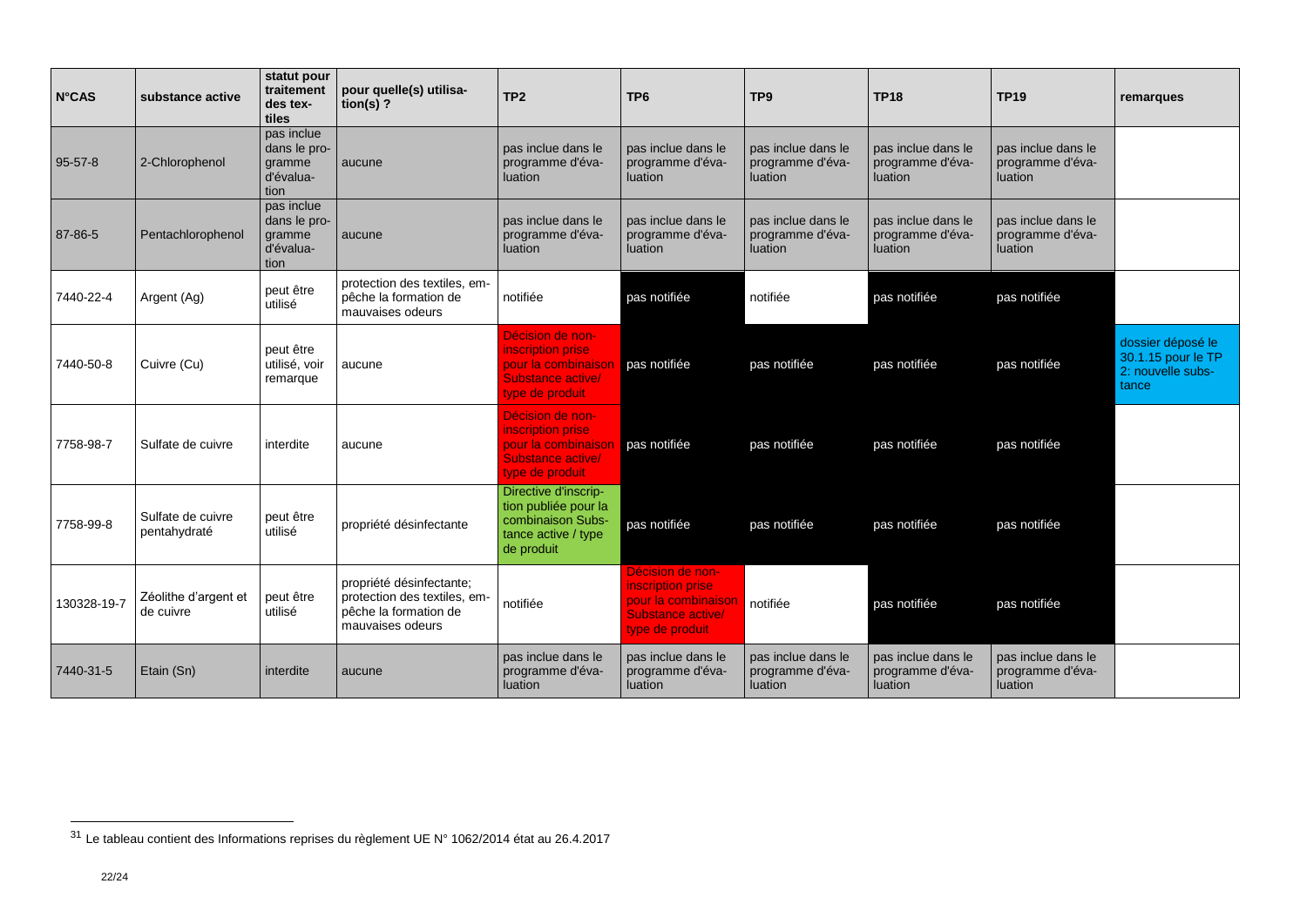#### **Annexe II: résultats des analyses en ppm**

| Catégorie de<br>textile                     | Allégation<br>(biocide)                                 | <b>Déclaration</b><br>substance ac-<br>tive sur éti- | <b>Déclaration</b><br>substance ac-<br>tive sur autre<br>support | Cyper-<br>méthrine | Permé-<br>thrine | Pyré-<br>thrine II | Tri-<br>closan | 2-Chloro-<br>phenol | Pen-<br>tachloro-<br>phenol | MIT <sup>32</sup> | BIT <sup>33</sup> | CMIT <sup>34</sup> | Argent             | <b>Cuivre</b> | Etain |
|---------------------------------------------|---------------------------------------------------------|------------------------------------------------------|------------------------------------------------------------------|--------------------|------------------|--------------------|----------------|---------------------|-----------------------------|-------------------|-------------------|--------------------|--------------------|---------------|-------|
|                                             |                                                         | quette                                               | $LOD35$ $\rightarrow$                                            | $0.01$ ppm         | $0.23$ ppm       | $0.04$ ppm         |                | 0.08 ppm            | $0.8$ ppm                   | 0.03 ppm          |                   | $1.1$ ppm          | 10 ppm             |               |       |
| Serviete micro-<br>fibre n°1                | Antibacterial<br>Treatment                              | Silver Ion                                           | pas connu                                                        | n.d. <sup>36</sup> | 2.7              | n.d.               | n.d.           | n.d.                | n.d.                        | n.d.              | n.d.              | n.d.               | 24                 | n.d.          | n.d.  |
| Serviette micro-<br>fibre n°2               | antimicrobien                                           | non                                                  | Silver chloride<br>(polygene; inter-<br>net)                     | n.d.               | n.d.             | n.d.               | n.d.           | n.d.                | n.d.                        | n.d.              | n.d.              | n.d.               | n.d.               | n.d.          | n.d.  |
| Cagoule / fou-<br>lard                      | antibactérien, inhi-<br>biteur d'odeur                  | Silver +                                             | Silverplus? (Inter-<br>net)                                      | n.d.               | n.d.             | n.d.               | n.d.           | n.d.                | n.d.                        | n.d.              | n.d.              | n.d.               | 17                 | n.d.          | n.d.  |
| Short de pro-<br>tection vélo               | SANTIZED (Anti<br>Smell, Antimicrobial<br>Protection, ) | Zinkpyrithion                                        | pas connu                                                        | n.d.               | 5                | n.d.               | n.d.           | n.d.                | n.d.                        | n.d.              | n.d.              | n.d.               | n.a. <sup>37</sup> | n.d.          | n.d.  |
| Sous-vête-<br>ments tech-<br>niques enfants | antibactérien, inhi-<br>biteur d'odeur                  | non                                                  | pas connu                                                        | 0.14               | n.d.             | n.d.               | n.d.           | n.d.                | n.d.                        | n.d.              | n.d.              | n.d.               | n.d.               | n.d.          | n.d.  |
| T-shirt sport<br>$n^{\circ}1$               | aucune                                                  | non                                                  | pas connu                                                        | 0.19               | n.d.             | n.d.               | n.d.           | n.d.                | n.d.                        | n.d.              | n.d.              | n.d.               | n.d.               | n.d.          | n.d.  |
| T-shirt sport<br>$n^{\circ}2$               | aucune                                                  | non                                                  | pas connu                                                        | n.d.               | n.d.             | n.d.               | n.d.           | n.d.                | n.d.                        | n.d.              | n.d.              | n.d.               | n.a.               | n.d.          | n.d.  |
| T-shirt sport<br>n°3                        | <b>EFFECT</b> (prevents<br>unpleasant smells)           | non                                                  | WS Silber (Inter-<br>net)                                        | n.d.               | n.d.             | n.d.               | n.d.           | n.d.                | n.d.                        | n.d.              | n.d.              | n.d.               | 16                 | n.d.          | n.d.  |
| T-shirt sport<br>$n^{\circ}4$               | <b>Odor Control</b>                                     | non                                                  | pas connu                                                        | n.d.               | 3.3              | n.d.               | n.d.           | n.d.                | n.d.                        | n.d.              | 4.9               | n.d.               | n.a.               | n.d.          | n.d.  |
| T-shirt sport<br>n°5                        | antibactérien                                           | non                                                  | pas connu                                                        | n.d.               | 4.2              | n.d.               | n.d.           | n.d.                | n.d.                        | n.d.              | n.d.              | n.d.               | n.d.               | n.d.          | n.d.  |
| T-shirt sport<br>$n^{\circ}6$               | par nature antibac-<br>térien                           | non                                                  | pas connu                                                        | n.d.               | n.d.             | n.d.               | n.d.           | n.d.                | n.d.                        | n.d.              | n.d.              | n.d.               | n.d.               | 240           | n.d.  |

<sup>32</sup> MIT : Méthylisothiazolinone

<sup>33</sup> BIT : Benzisothiazolinone

<sup>34</sup> CMIT : Methylchloroisothiazolinone

<sup>35</sup> LOD : limite de détection

<sup>36</sup> n.d. : non détecté

-

<sup>37</sup> n.a. : non analysé